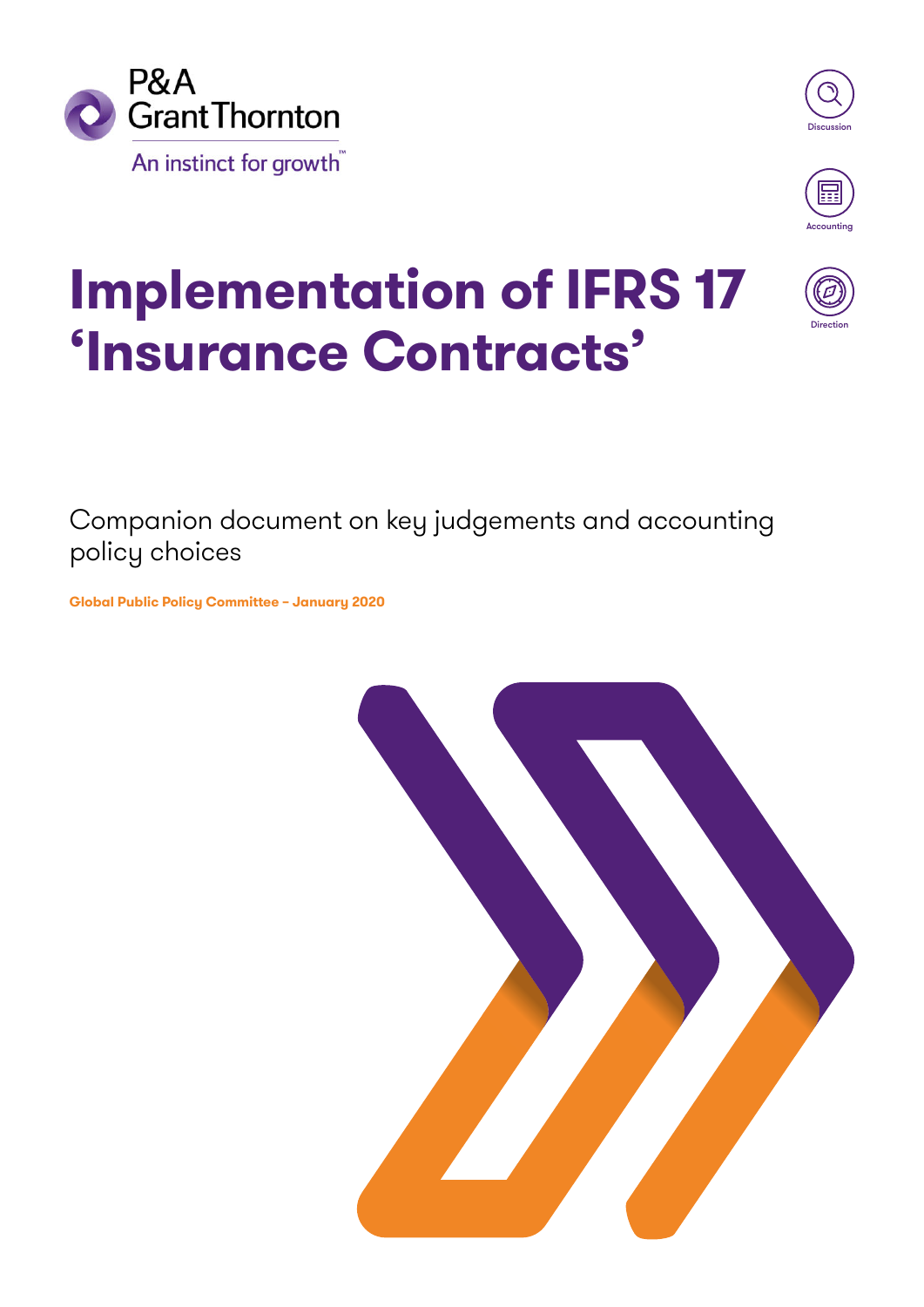# **Preface**

# We are pleased to share this companion document to 'The implementation of IFRS 17 Insurance Contracts' which has been issued by the Global Public Policy Committee (GPPC)<sup>1</sup>.

IFRS 17 fundamentally rewrites the accounting rules for insurance contracts set out in IFRS 4 'Insurance Contracts'. IFRS 4 was an interim accounting standard, primarily focused on enhancing disclosure, that was designed by the IASB to allow entities issuing insurance contracts to carry on accounting for them using policies that had been developed under their legacy accounting standards. The multitude of different approaches that presently exist under IFRS will cease when IFRS 17 comes into effect. Although the definition of an insurance contract remains largely unchanged in the replacement Standard, significant changes to the measurement, classification and disclosure of insurance contracts are required.

With IFRS 17's anticipated mandatory effective date of 1 January 2022 moving ever closer, all types of businesses, and not just registered insurance businesses, need to start evaluating the impact of the new Standard now.

This companion paper discusses key judgments and accounting policy choices that insurers will have to consider on topics such as:

- the level of aggregation
- combining and separating out insurance contracts
- contract boundaries
- general measurement model, including estimation of future cash flows, discount rates, risk adjustment, and contractual service margin (CSM)
- premium allocation approach (PAA)
- variable fee approach (VFA)
- reinsurance, including measurement differences, contract boundary and coverage periods, and presentation
- transition, including discussion of the full retrospective approach, modified retrospective approach and fair value approach
- presentation, and
- disclosure.

It also summarises major changes to presentation and disclosure and sets out some questions for management related to key judgements and accounting policy choices that should be considered during the implementation of IFRS 17.

1 The Global Public Policy Committee (GPPC) of the world's six largest accounting networks comprises representatives from BDO, Deloitte, EY, Grant Thornton, KPMG and PwC.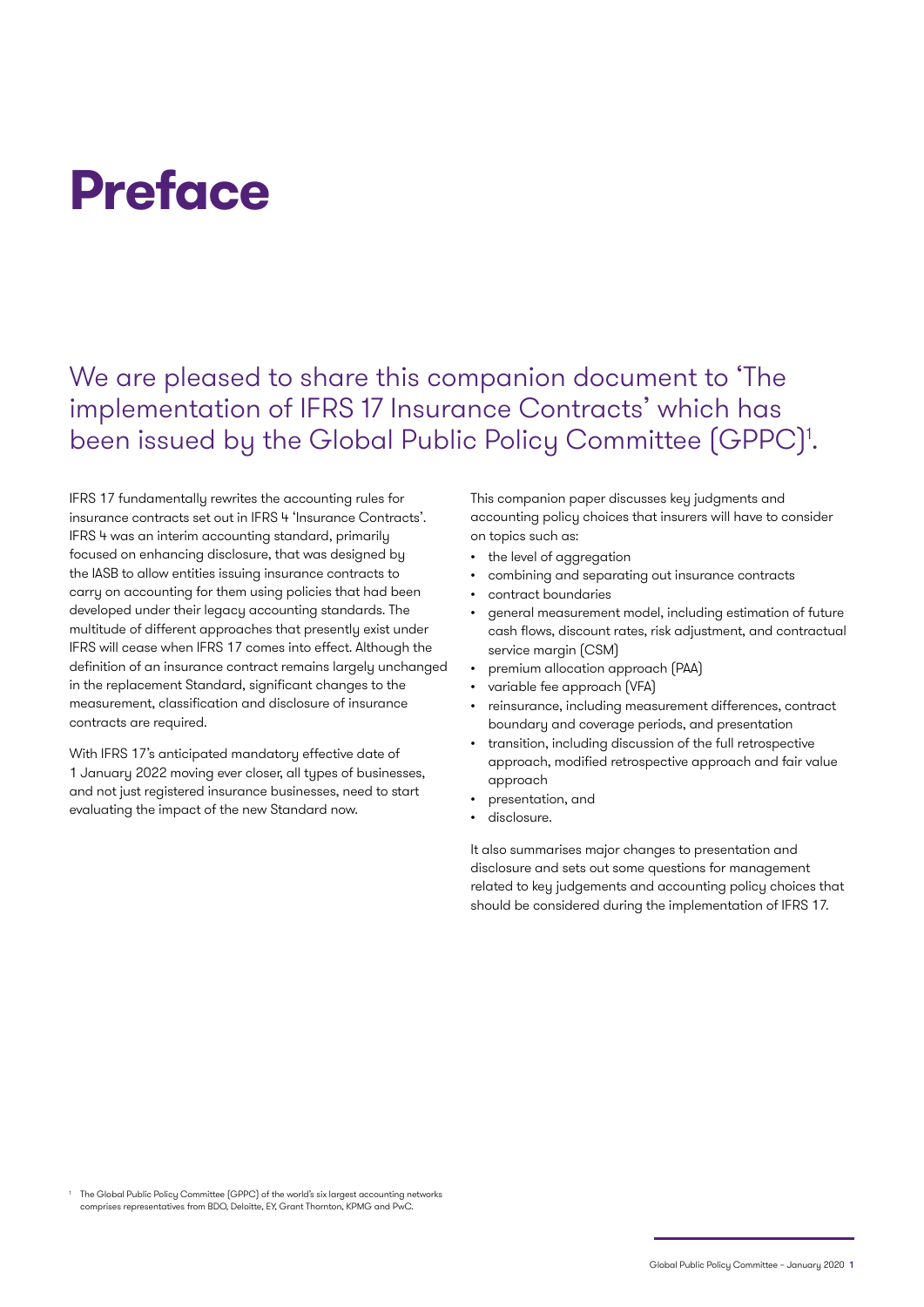

# **Implementation of IFRS 17** *Insurance Contracts*

# **Companion document on key judgements and accounting policy choices**

*January 2020*

*Global Public Policy Committee1 of representatives of the six largest accounting networks*

 <sup>1</sup> GPPC is comprised of BDO International, Deloitte, EY, Grant Thornton, KPMG International, and PwC. One of the GPPC's primary objectives is to participate constructively in shaping global public policy in the public interest.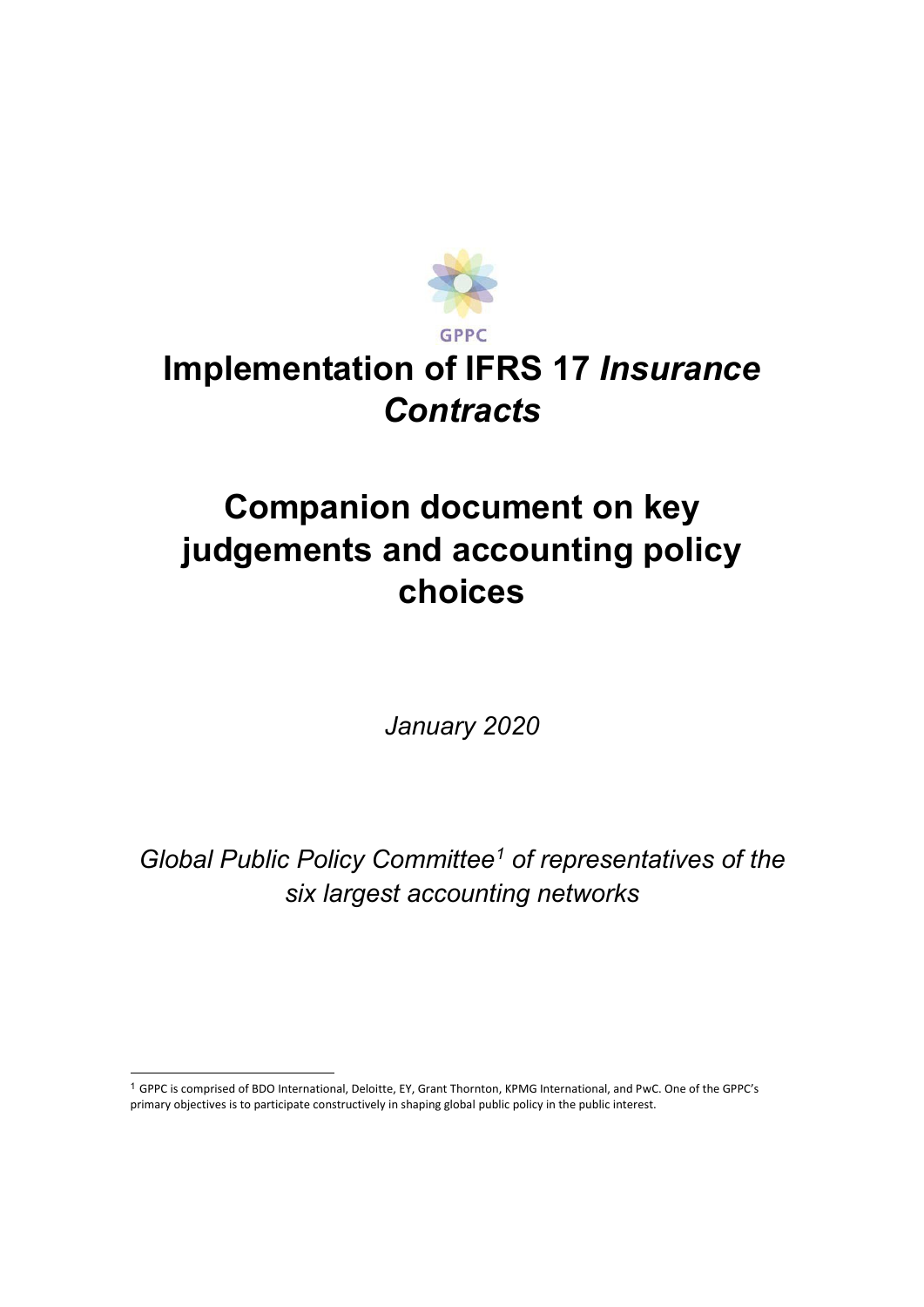

# Table of contents

| 1. Overview / Background on paper                                                                                      | 2              |
|------------------------------------------------------------------------------------------------------------------------|----------------|
| 2. Key judgements and accounting policy choices                                                                        | 5              |
| 2.1. Level of aggregation                                                                                              | 5              |
| 2.2 Combination and separation                                                                                         | 6              |
| 2.3 Contract boundary                                                                                                  | $\overline{7}$ |
| 2.4 General measurement model                                                                                          | 8              |
| Estimates of future cash flows                                                                                         | 8              |
| Discount rate                                                                                                          | 9              |
| Risk adjustment                                                                                                        | 9              |
| Contractual service margin (CSM)                                                                                       | 10             |
| 2.5 Premium allocation approach (PAA)                                                                                  | 11             |
| 2.6 Variable fee approach (VFA)                                                                                        | 12             |
| 2.7 Reinsurance                                                                                                        | 13             |
| <b>Measurement differences</b>                                                                                         | 13             |
| Contract boundary and coverage periods                                                                                 | 14             |
| Presentation                                                                                                           | 14             |
| 2.8 Transition                                                                                                         | 14             |
| Full retrospective approach                                                                                            | 15             |
| Modified retrospective approach                                                                                        | 15             |
| Fair value approach                                                                                                    | 15             |
| 2.9 Presentation                                                                                                       | 16             |
| 2.10 Disclosure                                                                                                        | 16             |
| 3. Major changes to presentation and disclosure requirements                                                           | 17             |
| 4.Questions for management related to key judgements and accounting policy choices during<br>implementation of IFRS 17 | 19             |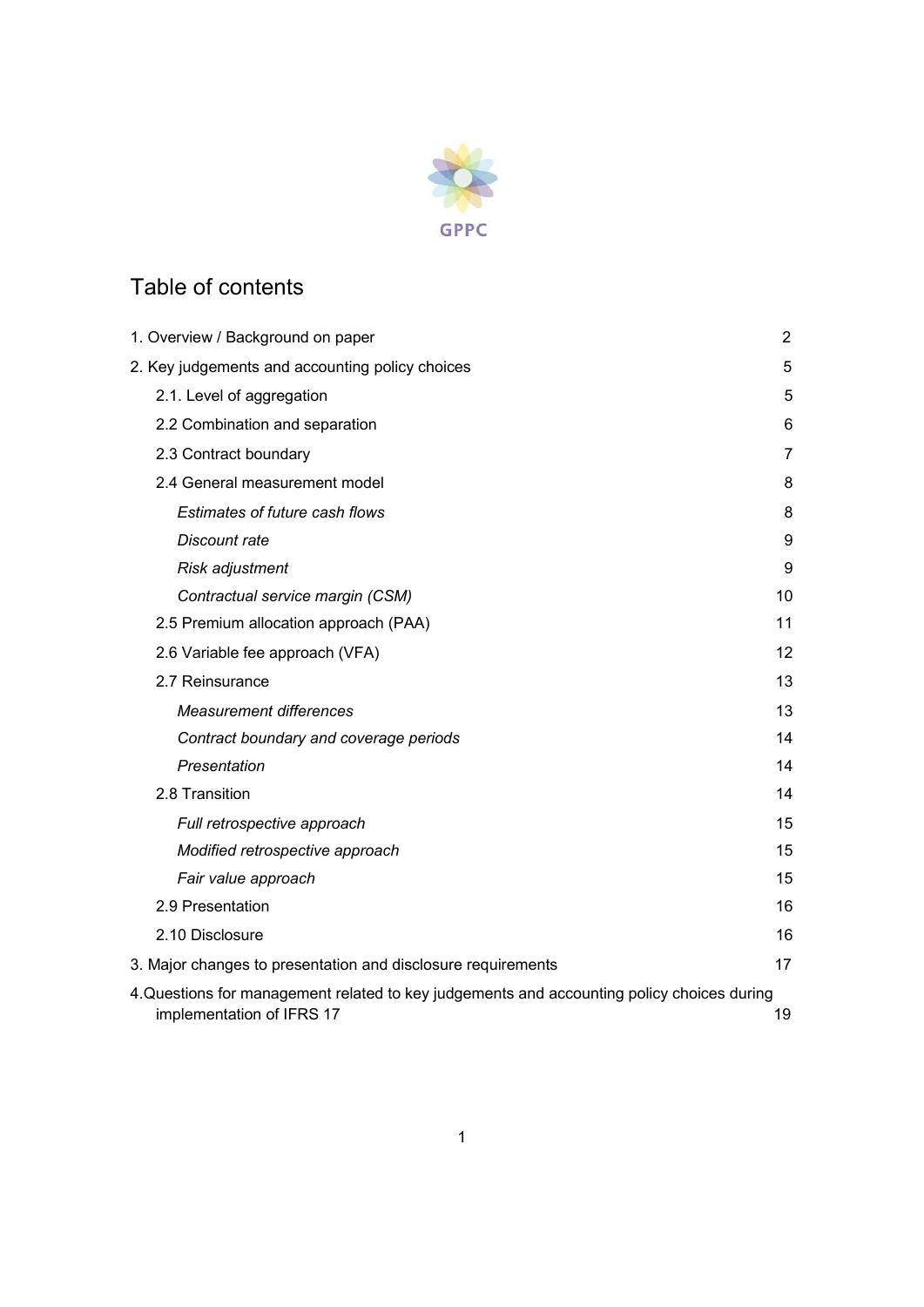

# 1.Overview / Background on paper

This document was prepared as a companion document to *Implementation of IFRS 17 Insurance Contracts: Considerations for those charged with governance January 2020* and should be read in conjunction with that paper. This paper focuses on key judgements and accounting policy choices faced by insurers related to the adoption of IFRS 17.

#### **Preamble**

In May 2017, the International Accounting Standards Board (IASB) issued IFRS 17 *Insurance Contracts* (IFRS 17) which is proposed in the Exposure Draft<sup>2</sup> to become effective for reporting periods beginning on or after 1 January 2022, heralding a new era of accounting for insurers. The current standard, IFRS 4 *Insurance Contracts* (IFRS 4), focuses on enhanced disclosures and allows insurers and reinsurers (thereafter together insurers) to continue using their local GAAP with certain limitations. IFRS 17 provides principle-based requirements that aim to improve the comparability of the measurement and presentation of insurance contracts across entities reporting in jurisdictions applying International Financial Reporting Standards (IFRS). As in IFRS 17 itself, references in this paper to insurance contracts also include reinsurance contracts and investment contracts with discretionary participation features unless specified otherwise.

The impact of IFRS 17 will be felt by many stakeholders, including, but not limited to: preparers of financial statements, those charged with governance, investors, regulators, analysts and auditors. Given the importance of insurance entities to the financial service industry as well as to the wider economy, it is essential that the new standard is implemented effectively.

The impact of IFRS 17 on financial statements and key performance indicators (KPIs) will likely vary significantly based on circumstances and characteristics of the issuer:

- products presently classified as "Life" or "long duration" are likely to see their accounting model and earning patterns modified more significantly than products presently classified as "property-casualty" or "short duration" (with this being subject to detailed analysis of precise terms as the range of insurance products is complex and varies widely from country to country and is often influenced by local law and regulation);
- insurers operating across multiple jurisdictions with geographical spread will typically need to model a diverse range of insurance products and consider a more diverse range of accounting and measurement models;

 <sup>2</sup> The IASB issued an Exposure Draft in June 2019 which included various proposed changes to IFRS 17.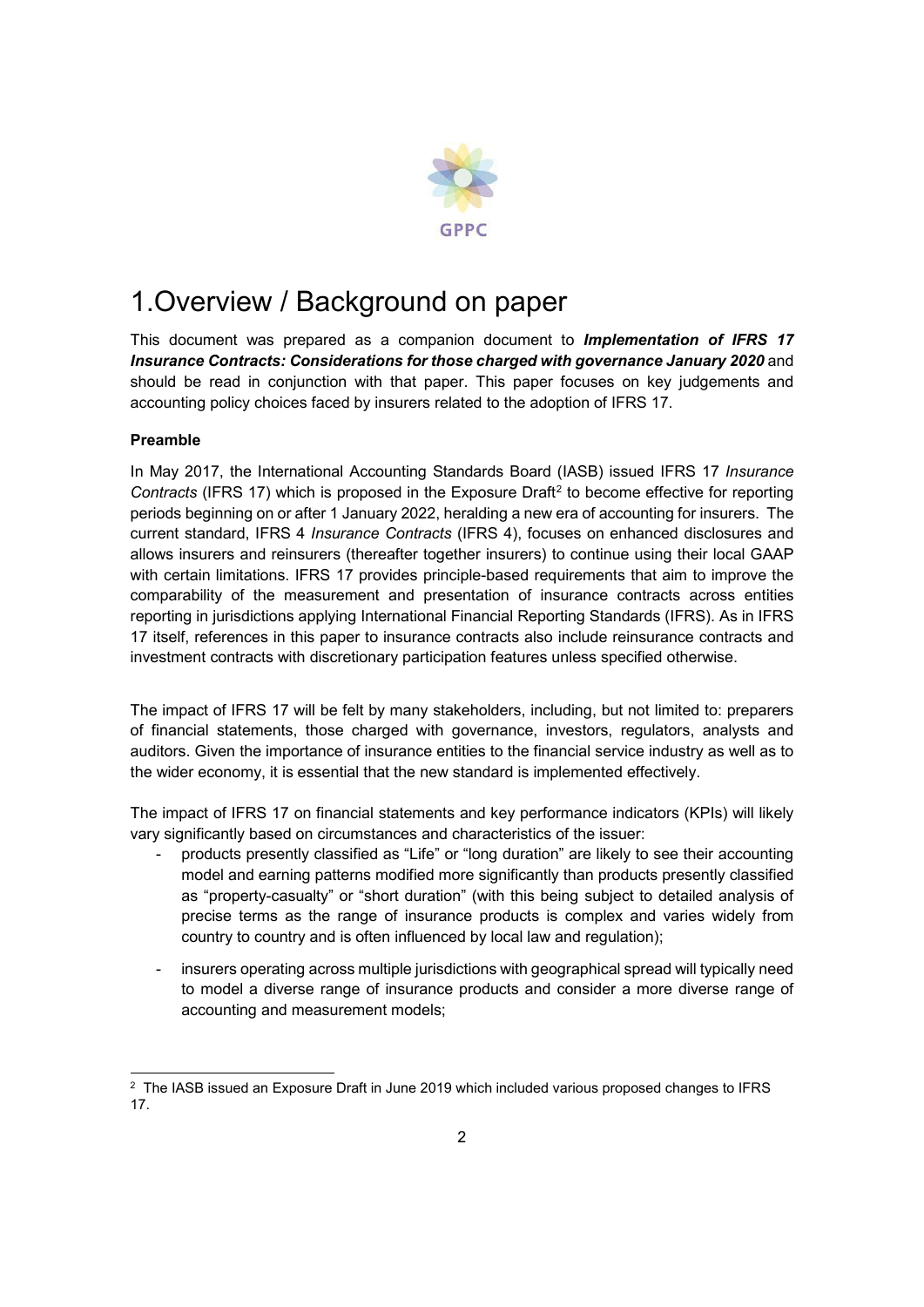

- organisational structure, size, the variety of products, and the means of distribution will also drive the level of practical difficulty in the implementation of the standard.

No matter the approach selected, or the size and scale of an entity's project to implement IFRS 17, investors, boards and regulators need to understand the status of an entity's IFRS 17 implementation project, the anticipated impact that IFRS 17 will have on financial reporting (including KPIs), and the key judgements, significant estimates, and assumptions made by management. Judgements and key decisions include estimates, interpretations of the standard, explicit accounting policy choices, accounting and actuarial methodologies, governance, processes and controls as well as decisions over system solutions. As representatives from the largest six accounting networks, we are familiar with the challenges and key decisions that matter most with respect to IFRS 17 and are closely following and involved in how the insurance industry is addressing them.

The Global Public Policy Committee (GPPC) is publishing this paper to assist those charged with governance, which may be a Board of Directors (the board) and/or an Audit Committee, to fulfil their responsibilities with respect to an effective implementation of IFRS 17. This paper can help those charged with governance evaluate management's progress towards implementation of IFRS 17.

Section 2 of this paper provides background on the key judgements and accounting policy choices entities will need to make, Section 3 covers major changes to presentation and disclosure requirements introduced by IFRS 17, while Section 4 gives those charged with governance questions they can ask of management. The key judgement and accounting policy choices in this paper were selected as they are some of the most prevalent across industry participants. They are not intended to be comprehensive. Each insurer, and the insurance contracts that it writes, will have unique facts and circumstances that will need to be assessed individually.

#### **About this paper**

The GPPC is the global forum of representatives from the six largest international accounting networks – BDO, Deloitte, EY, Grant Thornton, KPMG and PwC. Its public interest objective is to enhance quality in auditing and financial reporting.

The information contained in this paper is meant to reflect general considerations. It does not provide interpretations and does not replace insurers' own research and interpretation or application of IFRS 17. Further analysis will be needed for an insurer to apply IFRS 17 to its own facts, circumstances and individual transactions.

Unless otherwise noted, any technical discussion in this paper is based on IFRS 17 as issued by the IASB in May 2017. An Exposure Draft incorporating proposed changes was issued in June 2019. This document identifies the main areas that may be impacted by the exposure draft by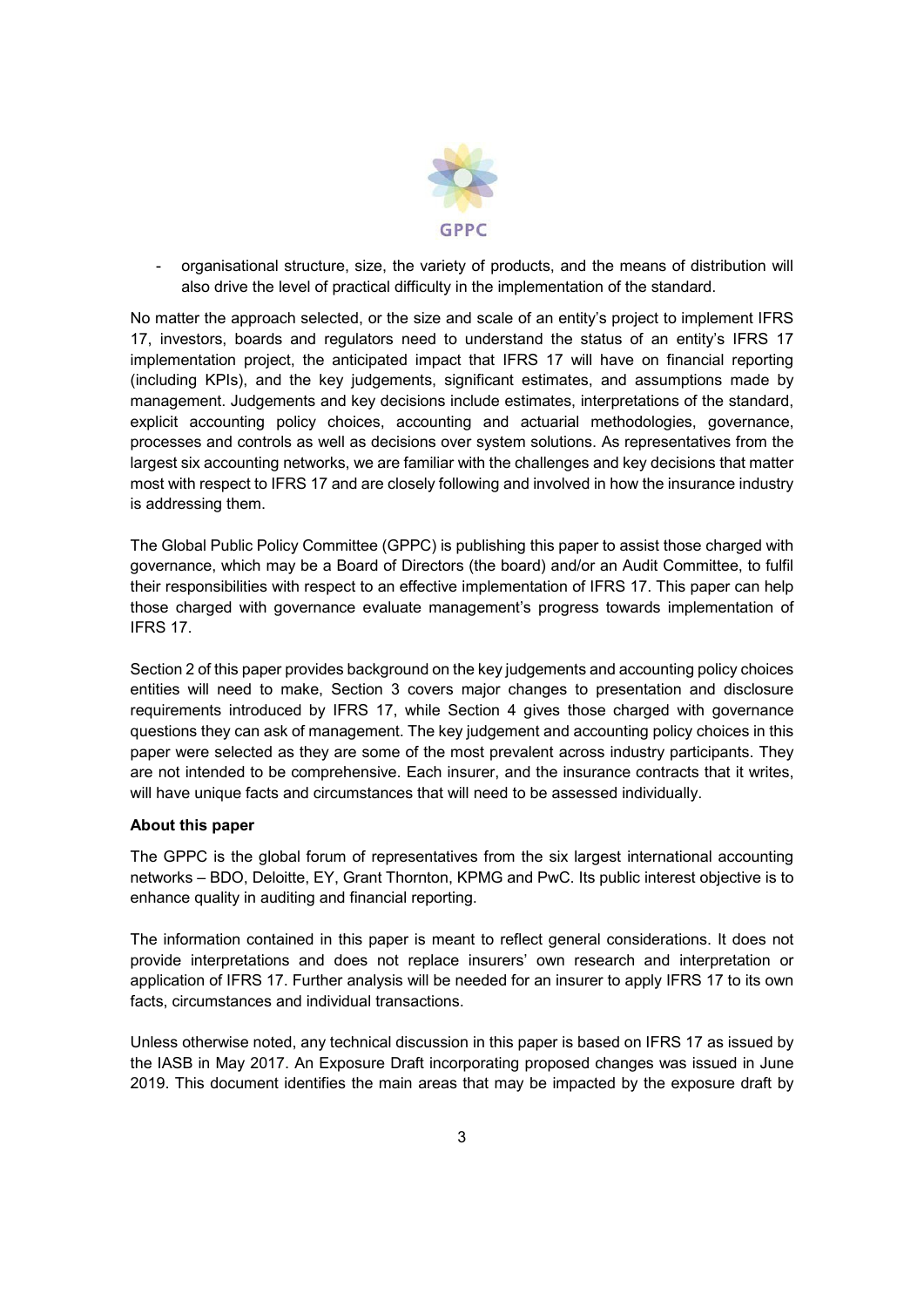

providing footnotes. The comment period for the Exposure Draft closed in September 2019. The IASB is in the process of reviewing the comments received and deliberating the proposed changes. A revised standard is anticipated by the middle of 2020. The interpretation and application of IFRS 17 may also change as practice continues to develop. Insurers should read this publication in conjunction with the actual text of the effective accounting standard and associated implementation guidance and consult their professional service advisors before concluding on accounting treatments for their own transactions. Given the forthcoming amendments to IFRS 17, those charged with governance should have a good understanding of how the forthcoming amendments may impact the entity and how the entity's project plan will respond to such changes when the amendments are finalised.

After publication of IFRS 17, the IASB has supported implementation through the formation of the IFRS 17 Transition Resource Group (TRG). The purpose of the TRG is to provide a public forum for stakeholders to follow the discussion of questions raised on implementation issues and inform the IASB about possible actions that may need to be taken to address those questions. Members of the TRG include financial statement preparers and auditors (from different countries) with both practical and direct knowledge of implementing IFRS 17. As a result, IFRS 17 interpretation is developing. While non-authoritative, these discussions should be considered by entities when making judgements and decisions about implementation. The TRG's last meeting was in April 2019. TRG material can be accessed on the IASB website: <https://www.ifrs.org/groups/transition-resource-group-for-insurance-contracts/>

This paper does not address the accounting requirements of IFRS 9 *Financial Instruments* (IFRS 9) although readers may wish to read "The implementation of IFRS 9 impairment requirements by banks" that was issued by the GPPC in 2016. While aimed at banks, we are of the view that this paper on IFRS 9 may be of use to insurers when it comes to implementing IFRS 9's impairment requirements. For many insurance groups, both IFRS 9 and IFRS 17 will be implemented at the same time, which increases the implementation risk of both standards. As part of their IFRS 17 implementation projects, insurers will need to understand the interaction between the accounting requirements of the two standards and make coordinated accounting policy choices to reduce or eliminate accounting mismatches which could otherwise arise.

IFRS 17 addresses the accounting for insurance contracts, so applies to all entities issuing insurance contracts, even if they are not insurance entities. This paper is intended primarily for insurance entities or groups that have significant insurance operations.

This Paper does not purport to in any way amend or interpret the requirements of IFRSs. The GPPC acknowledges that issuing and amending of IFRSs and International Financial Reporting Interpretations Committee (IFRICs) interpretation is reserved for the IASB and the IFRS Interpretations Committee.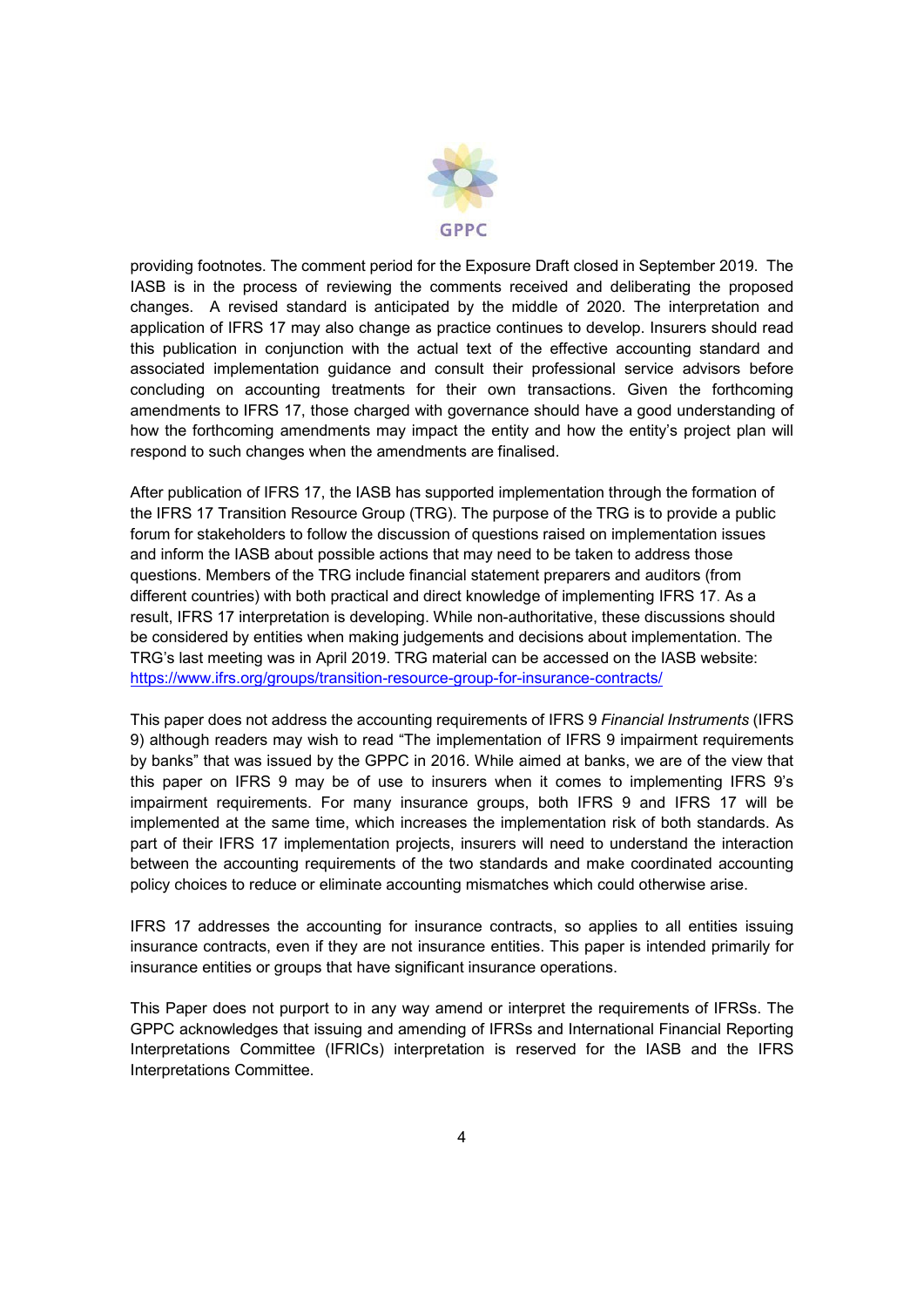

# 2.Key judgements and accounting policy choices

The measurement method for insurance contracts required by IFRS 17 is a probability weighted discounted cash flow model, including a best estimate and an adjustment for non-financial risk calculated for groups of similar contracts. It relies heavily on actuarial modelling techniques and the quality of underlying data.

Those charged with governance need to be informed of, review and challenge key judgements including estimates and accounting policy choices made by management in applying IFRS 17. This includes understanding the classification and grouping, recognition and measurement, and presentation and disclosure principles of IFRS 17, as well as being informed of the various accounting options and local and group judgements management applies in the interpretation of the standard. There are several important issues relevant in applying IFRS 17 for the first time. These require special focus by those charged with governance. This section highlights some of these key issues and judgements that apply to insurance contracts. However, those charged with governance should ask management which of the key judgements are most critical to the entity and have the most significant impact on measurement and/or financial reporting.

### 2.1 Level of aggregation

The level of aggregation, or unit of account, is a critical aspect of the measurement of insurance contracts as it determines how individual contracts are grouped for measurement and reporting purposes. Contracts must be allocated to groups based on portfolio, date of issue, and expected profitability. For groups of contracts that are expected to be onerous at inception, IFRS 17 requires the immediate recognition of the expected loss, while the expected profit on other contracts is recognised over time.

Establishing the level of aggregation requires significant judgement. There are two key terms: "portfolio" and "group" of insurance contracts. Portfolios include insurance contracts with similar risks that are managed together. There is no explicit definition of "similar risks" in IFRS 17, however contracts within the same product line would generally be expected to have similar risks. There is also no specific guidance in IFRS 17 on what constitutes "managed together". As such, activities such as pricing, underwriting, reporting, product development, claims management, portfolio management, risk management, etc. may be considered to determine if contracts or sets of contracts should be aggregated in the same portfolio. Depending on how the entity manages its business and defines similar risks the application of the portfolio concept has the potential to lead to differences between entities.

Portfolios need to be further disaggregated into groups based on the contracts' expected profitability: a) onerous, i.e. loss making; b) profitable contracts, with no significant possibility of becoming onerous; and c) other profitable contracts. The grouping is not reconsidered after initial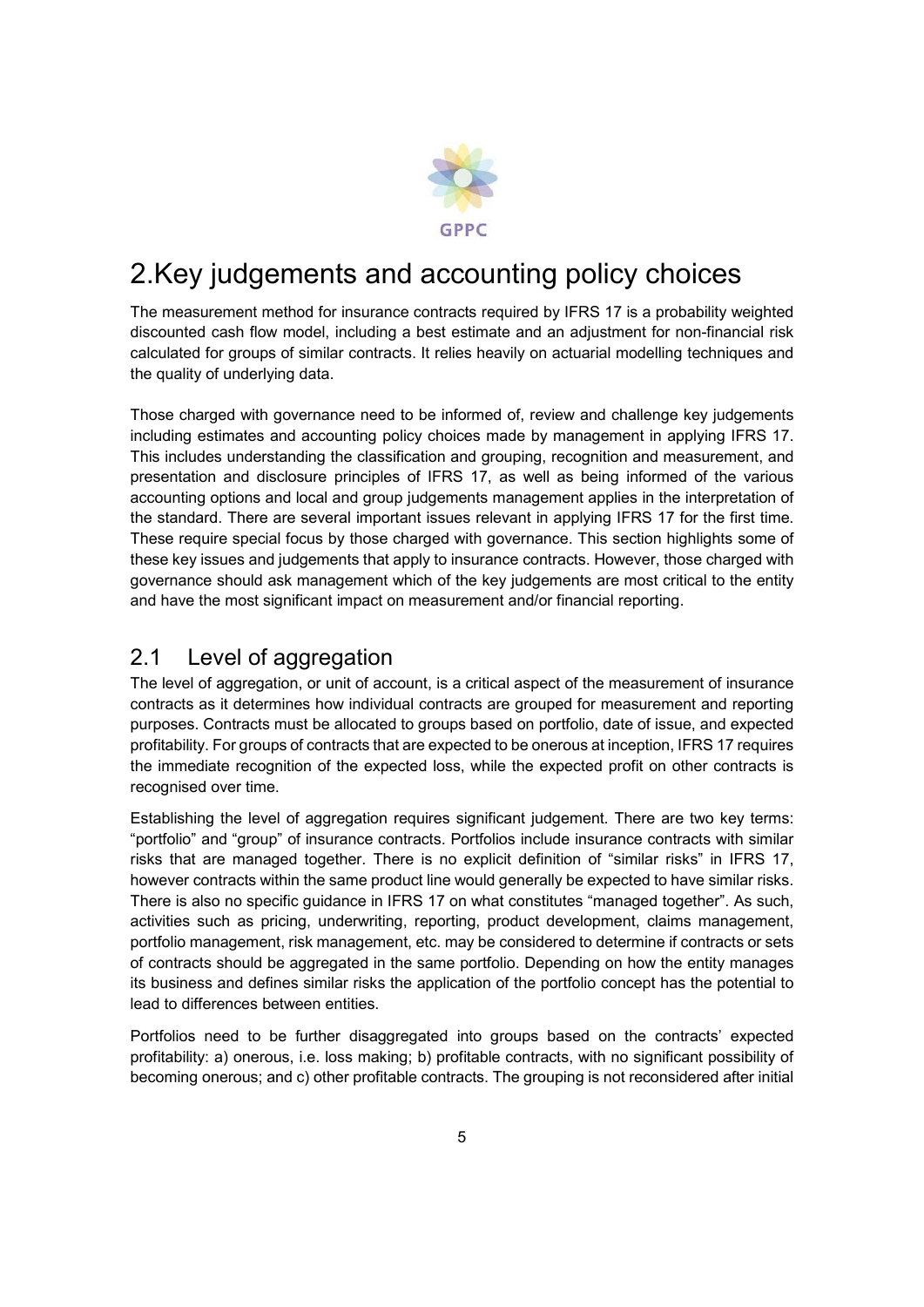

recognition. For accounting purposes an entity is prohibited from grouping insurance contracts issued more than one year apart (exceptions are available on first-time application)<sup>3</sup>.

### 2.2 Combination and separation

IFRS 17 sets out the requirements for when multiple insurance contracts with the same counterparty (or a related counterparty) should be combined and measured as a single contract because the set or series of insurance contracts are designed to achieve an overall commercial effect. When making this assessment, relevant factors to consider include: a) whether the rights and obligations are different when assessed on a combined basis versus an individual basis; b) whether there is an interdependency between the contracts such that an entity is unable to measure one contract without considering the other; and c) whether the lapse or maturity of one contract will cause the lapse or maturity of another.

There may be cases where the legal form of having multiple contracts does not reflect the substance that there is a single economic arrangement. In the analysis of whether the contracts achieve, or are designed to achieve, an overall commercial effect, significant judgement and consideration all relevant facts and circumstances may be required. The fact that contracts were entered into at the same time with the same counterparty, or the existence of a discount, are not sufficient by themselves to conclude that contracts should be combined.

An insurance contract is generally considered the lowest unit of account even where the contract contains more than one type of insurance coverage. However, there may be circumstances where the legal form of a single contract would not reflect the substance of the contractual rights and obligations. This could be the case where clearly separate coverages are included within a single document simply for administrative convenience. In this case it would be necessary to separate insurance coverages within a contract.

Some insurance contracts contain components in addition to insurance coverage that would be within the scope of another accounting standard if the component were a separate contract. These distinct components fall into one of three categories: embedded derivatives; investment components; and promises to transfer distinct goods or non-insurance services. If certain criteria are met, a component is separated from the host insurance contract and accounted for under the related accounting standard. Determining, based on the qualitative characteristics of the contract and quantitative assessment of the impact of certain provisions, whether the criteria for separation are met requires judgement and may have a significant impact on the presentation and profitability of groups of contracts.

 <sup>3</sup> In applying the measurement requirements of IFRS 17, the calculation methodology for insurance liabilities may aggregate several annual cohorts where the contracts fully share risks over several years if doing so will give the same answer as using annual cohorts.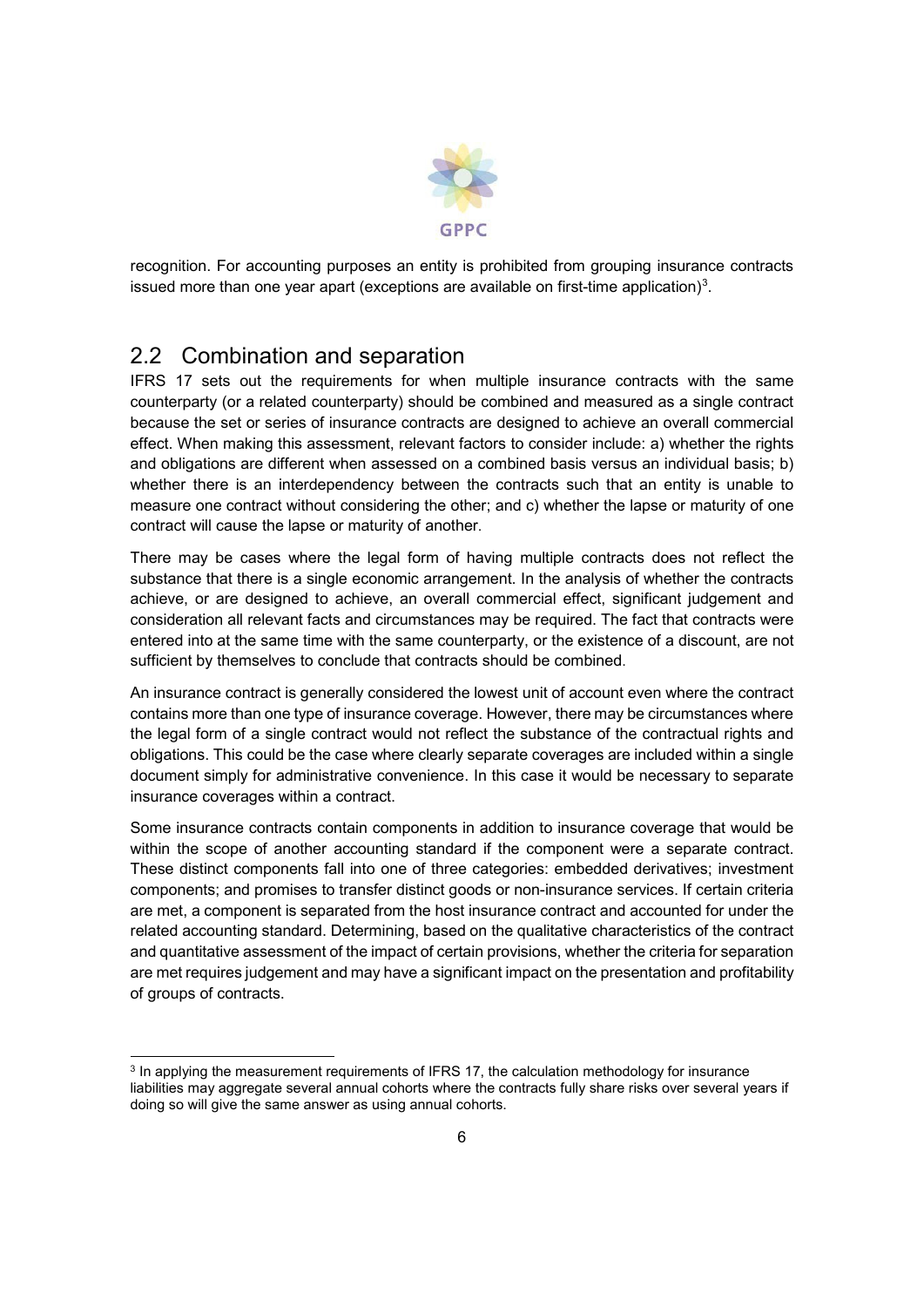

Finally, investment components which are not distinct require identification because IFRS 17 contains specific guidance on their accounting and presentation. The standard defines an investment component as "amounts that an insurance contract requires the entity to repay to a policyholder even if an insured event does not occur"4 . Receipts and payments of non-distinct investment components are not included in insurance revenue or insurance service expense.

## 2.3 Contract boundary

The contract boundary is important because it (amongst other things) defines which cash flows are included in the measurement of a group of insurance contracts. It also defines the limit at which future cash flows should not be included, as they would be considered part of insurance contracts that are to be issued in the future (including certain contract renewals). Cash flows that arise from rights and obligations outside of the contract boundary are not considered when measuring a group of insurance contracts. Consideration needs to be given to the economic substance of options and riders within a contract, and whether these are measured as part of the original contract or represent separate contracts at initial recognition.

Cash flows are within the boundary of an insurance contract if they arise from substantive rights and obligations that exist during the reporting period, where the entity can compel the policyholder to pay the premiums, or in which the entity has a substantive obligation to provide the policyholder with services. When assessing the contract boundary, the entity must consider its substantive rights and obligations arising from the contract. Contractual terms include all terms written explicitly within the contract, as well as terms imposed by law or regulation.

If an entity has the practical ability to reassess the risk presented by a policyholder and has the right to fully reprice the risks without constraints, or to terminate the contract, then the cash flows related to premiums and resulting claims occurring after the repricing or termination date will be outside of the contract boundary unless there is a right to compel the policyholder to continue paying premiums. In addition, the contract boundary ends where the insurer has the practical ability to reprice the risks of the portfolio that contains the contract, and the pricing of premiums up to that date did not consider risks that relate to after the reassessment date.

Determining the boundary of the contract, based on its characteristics and various commercially substantive scenarios, requires judgement and may have a significant impact on its measurement and profitability.

 <sup>4</sup> The Exposure Draft proposes to change this definition to "amounts that an insurance contract requires the entity to repay to a policyholder in all circumstances, regardless of whether an insured event occurs"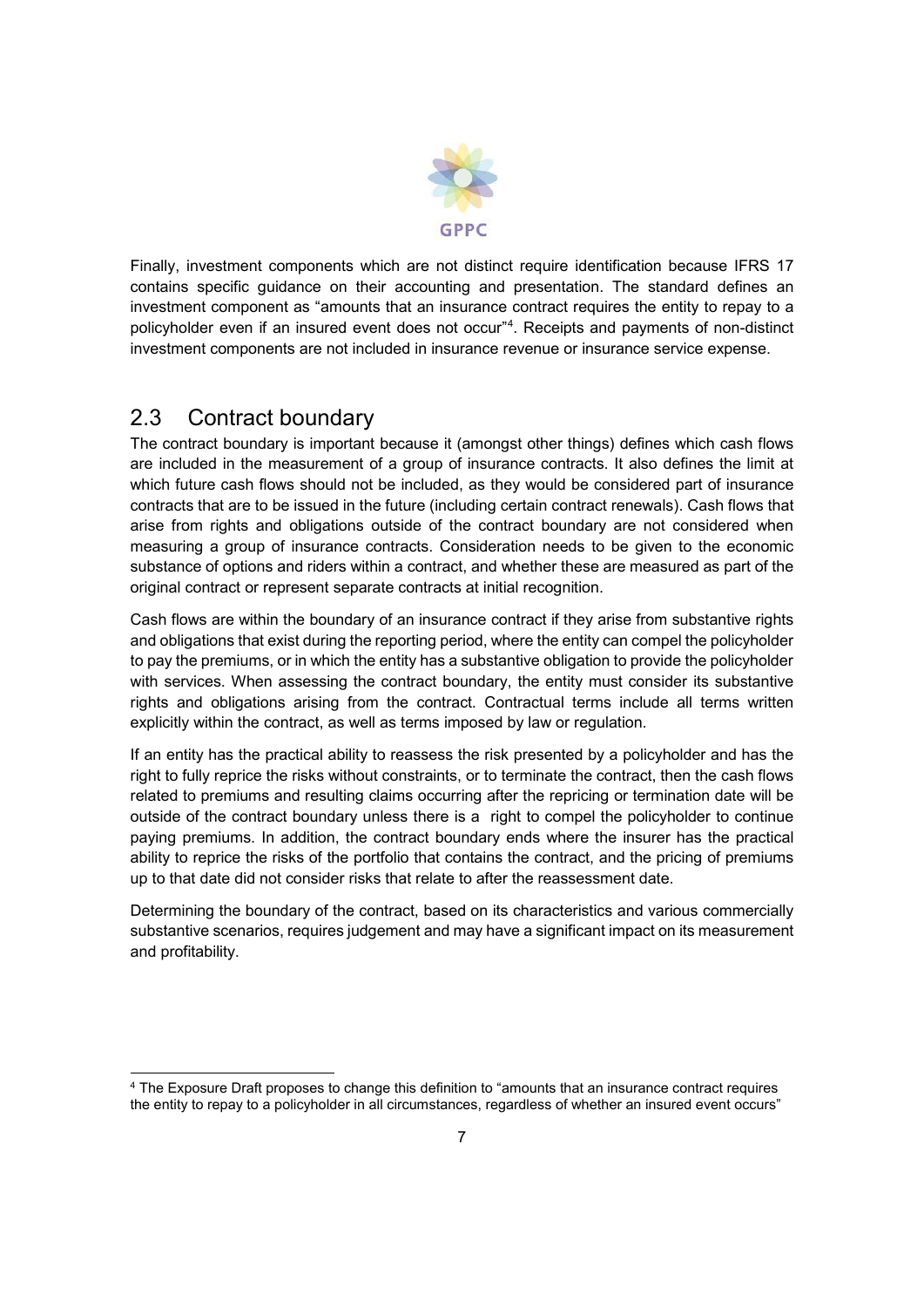

### 2.4 General measurement model

The general measurement model is the default measurement model for all insurance contracts under IFRS 17 and is applied unless an insurance contract meets the requirements to apply the variable fee approach or an entity elects to apply the premium allocation approach.

The impact of applying the general measurement model will be most pronounced in jurisdictions where profits on long-term products are currently recognised at inception. IFRS 17 requires these profits to be deferred and recognised over the coverage period, which will significantly change the profit patterns for these products.

The general measurement model requires insurance liabilities to be determined using a current estimate (probability-weighted mean) of future cash flows; adjusted to reflect the time value of money and other financial risks (such as liquidity and currency risks); an explicit risk adjustment for non-financial risks; and a contractual service margin (CSM) representing the unearned profit from the groups of contracts.

#### *Estimates of future cash flows*

IFRS 17 provides guidance on which types of cash flows within the contract boundary will be included in the measurement. However, judgement is needed to assess the appropriateness of including certain cash flows in contract measurement. These judgements include, for example, what constitutes acquisition costs whether acquisition costs are directly attributable to a portfolio and which overhead costs are directly attributable to fulfilling the insurance contracts<sup>5</sup>.

IFRS 17 also provides guidance on the principles for calculating estimates of future cash flows. Most insurers currently produce estimates of future cash flows for insurance liability valuation purposes by projecting cash flows and discounting these cash flows (although in some jurisdictions property and casualty claims are not discounted). Existing accounting models differ significantly in the extent to which these cash flows are updated for current information.

The estimates of future cash flows made for IFRS 17 purposes must be updated at each reporting period and must incorporate all reasonable and supportable information available to the insurer, without undue cost or effort. The insurer is required to estimate the expected value, i.e. probabilityweighted mean of a range of scenarios that reflects the full range of possible outcomes. The insurer is not required to identify every possible scenario as long as the objective of the standard is met, i.e. there is no bias in the estimate.

Cash flows need to be determined at the required level of aggregation for IFRS 17 – namely at the group level. For many insurers, cash flow information has not previously been tracked and reported at this level of granularity.

 <sup>5</sup> The Exposure Draft proposes that insurers should allocate part of the insurance acquisition cash flows to expected contract renewals (outside of the existing contract boundary) and recognize those costs paid as an asset until the insurer recognizes the contract renewals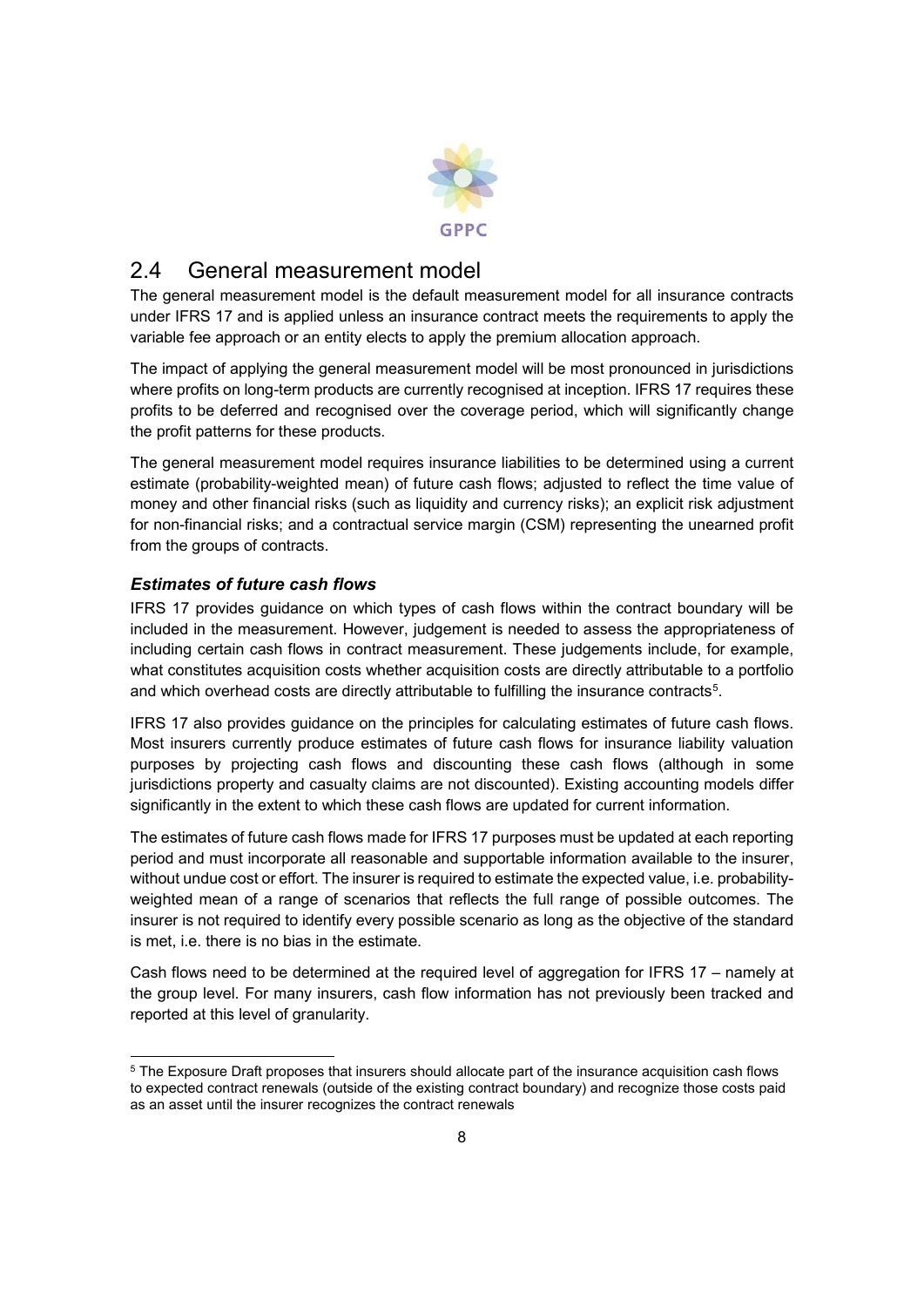

#### *Discount rate*

Discount rates should reflect the time value of money and financial risks. They should be consistent with observable market prices for instruments with similar characteristics (e.g. timing, currency and liquidity) as the insurance contract cash flows. Discount rates should not be adjusted for factors that influence market prices but do not affect the cash flows of the insurance contract. If cash flows include the effect of inflation, the discount rate should be a nominal rate and is not adjusted for inflation.

IFRS 17 introduces two methods of calculating discount rates: top-down or bottom-up. Either method may be used and there is no requirement to reconcile the rates established by these different methods. In applying the bottom-up method, an entity first determines a risk-free yield curve and then makes an adjustment for illiquidity. The illiquidity adjustment reflects the fact that policyholders often either cannot terminate the contract, or can terminate only subject to surrender penalties, whereas a risk-free curve usually reflects the yield on highly liquid debt instruments or swap curves. The determination of the risk-free rate beyond the last observable/liquid point and the illiquidity adjustment require significant judgement.

In applying the top-down method, entities need to identify a relevant reference portfolio and then adjust the yield curve implied by the reference portfolio to remove factors that do not reflect the characteristics of the insurance contract cash flows. The most significant adjustment is the removal of compensation for credit risk from the return on the reference portfolio (differences in liquidity do not need to be adjusted for). Estimating this adjustment, and identification of a relevant reference portfolio will both require significant judgement.

A locked-in interest rate, which is the discount rate established on initial recognition of a group of contracts, is used for the accretion of interest expense on the CSM under the general measurement model, which is discussed below. For estimating the discount rate on initial recognition, a weighted average discount rate over the period during which the contracts in a group are issued may also be used.

For the presentation of interest expense in the profit and loss account on future cash flows, there is an accounting policy choice. Entities may include the total discounting expense (including the effects of changes in market discount rates) and changes in financial risk in profit or loss as insurance finance income or expense; or they may elect to separate out the effects of changes in current discount rates and present that component of insurance finance income or expense in other comprehensive income (OCI). This policy choice is made at the level of portfolios of insurance contracts.

#### *Risk adjustment*

The risk adjustment for non-financial risk is defined as the compensation an insurer requires for bearing uncertainty about the amount and timing of future cash flows as it fulfils the contract. The risk adjustment is measured and presented separately from future cash flows and explicit disclosures will be required about the risk adjustment component, and movements of the balance.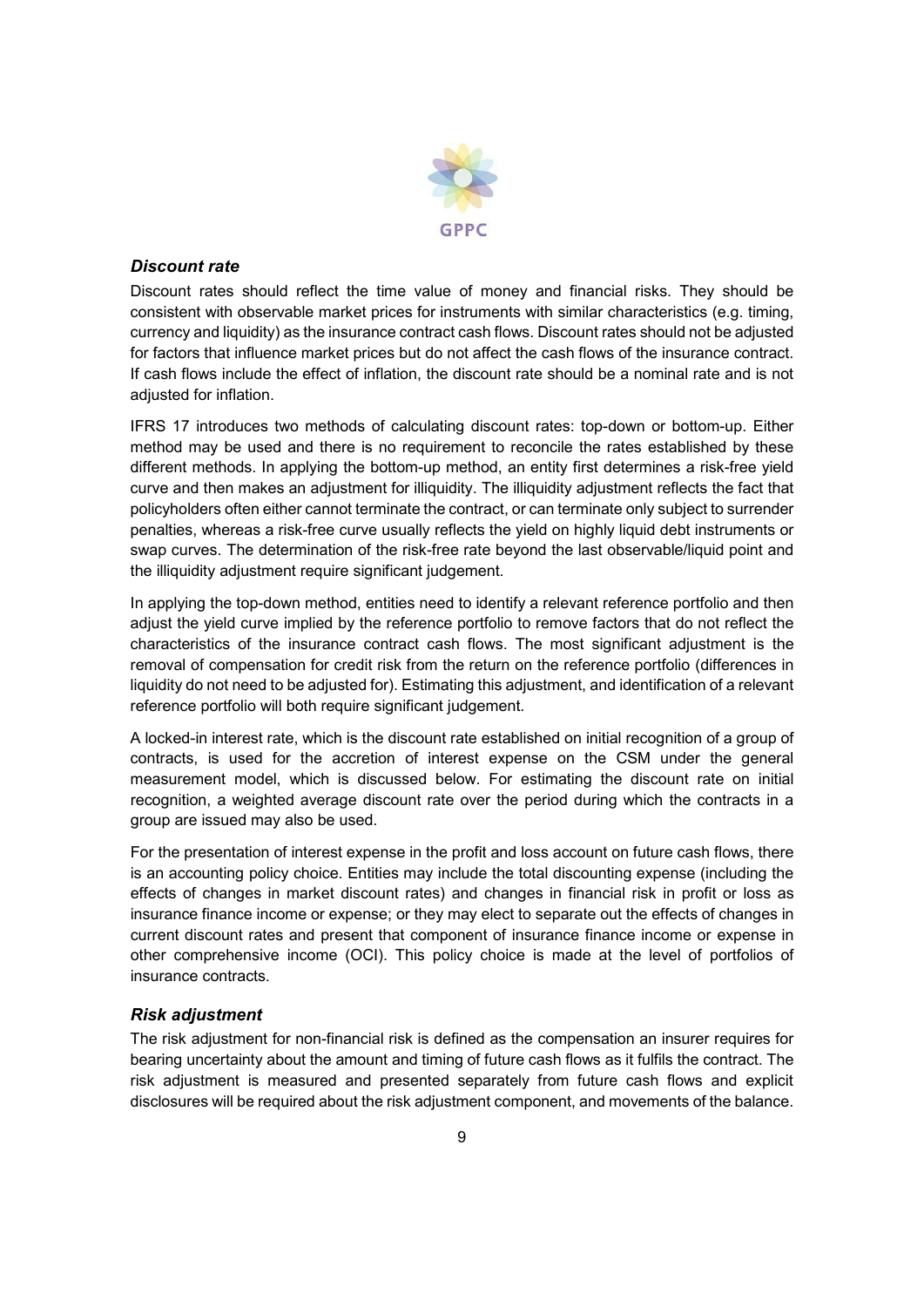

There is no prescribed method in IFRS 17 for how to calculate the risk adjustment, however any method used must meet the definition. The risk adjustment can be calculated at the entity level (i.e. a higher level of aggregation) and allocated to groups based on a systematic and rational basis. The risk adjustment should consider a diversification benefit (e.g. risk is lower if different products issued are pooled or have offsetting risks) if diversification is taken into account when an entity estimates the compensation that it requires for bearing non-financial risks. A separate risk adjustment is calculated for direct insurance contracts issued and for reinsurance contracts held. The reinsurance contracts held risk adjustment is calculated as the amount of risk arising from the underlying direct contracts that is transferred to the reinsurer. If the risk adjustment is determined using a method other than a confidence level method, an equivalent confidence level for the risk adjustment must still be determined and disclosed in the financial statements.

There is a risk adjustment for the liability for unexpired coverage and for the liability for incurred claims. These risk adjustments are re-measured each reporting period. The release of risk for past or current coverage is recognised in insurance revenue, while re-measurement relating to future coverage is recognised in the CSM described below. Insurers have an accounting policy choice whether to separately present the effect of discounting of the risk adjustment in the insurance service result or include it as part of insurance finance income or expenses.

#### *Contractual service margin (CSM)*

The CSM represents the unearned profit for a group of contracts. The CSM cannot be negative for insurance contracts issued. (See section 2.7 for CSM treatment for reinsurance contracts held). As a result, any contracts that are expected at issuance to be unprofitable result in the reporting of a loss at initial recognition. The CSM is adjusted for changes in future cash flows and the risk adjustment that relate to future services. However other types of changes in cash flows, such as those related to past or current service, are taken to profit or loss. If the CSM for a group of contracts is exhausted, the group becomes onerous. Any further change to fulfilment cash flows that would reduce the CSM below zero is recognised as a loss in profit and loss. The amount below zero is tracked as a loss component and in the event that future changes in assumptions make the group profitable again, the loss component is brought to zero first before a CSM is reinstated.

The CSM is released into insurance revenue based on coverage units, which reflect the quantity of benefits and the expected coverage duration of contracts within the group<sup>6</sup>. For many products (for example life insurance products with multiple coverages, credit life insurance, mortgage loss cover, universal life insurance, deferred annuities, extended product warranty, other bundled products and the reinsurance of adverse development of claims), the determination of quantity of

<sup>&</sup>lt;sup>6</sup> The Exposure Draft proposes that the CSM is released to insurance revenue based on both insurance and investment-return services (or investment-related services for contracts in the scope of the Variable Fee Approach)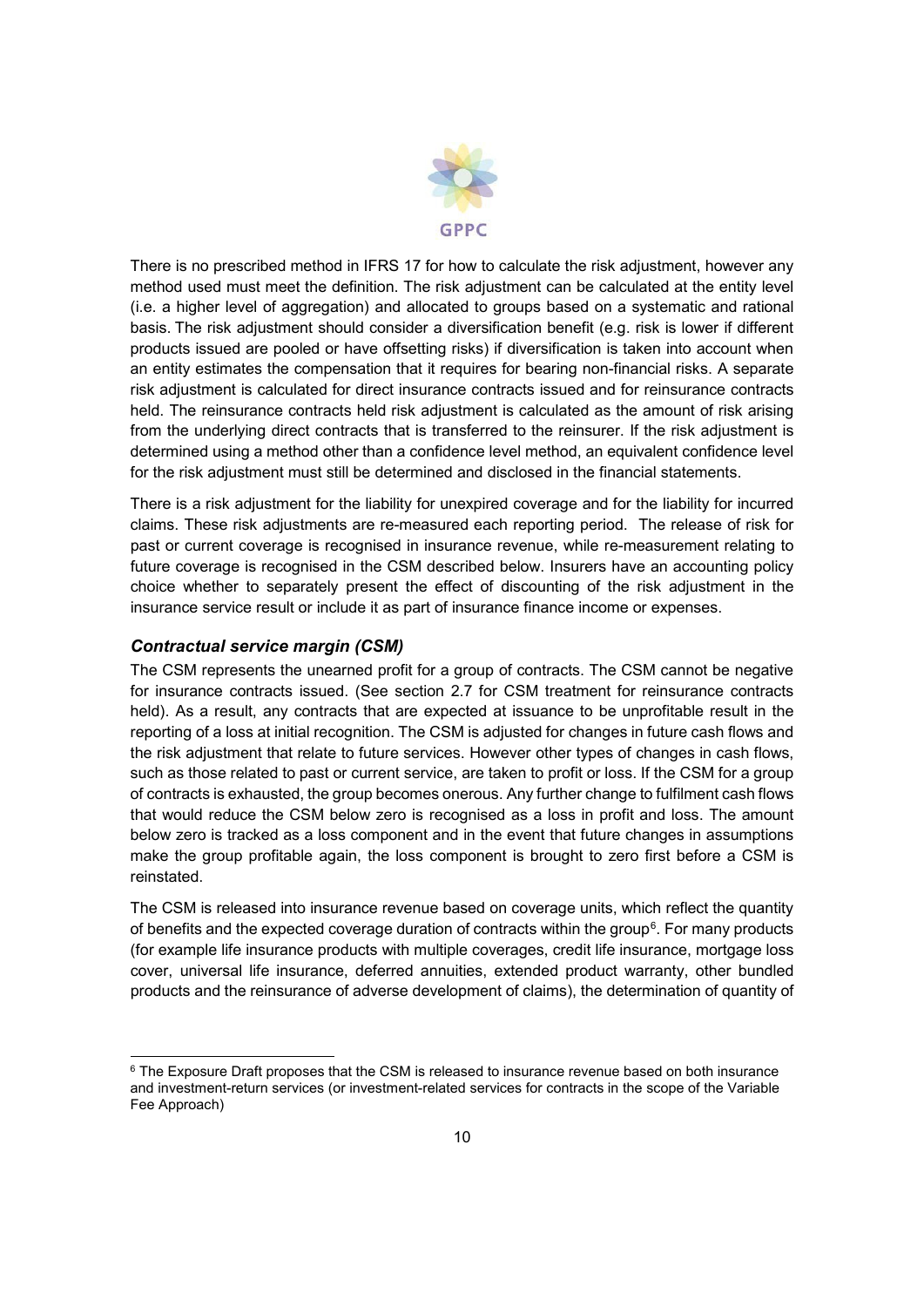

benefits will require judgement. The coverage units are reviewed and updated at each reporting period.

The introduction of the explicit CSM is one of the key aspects of IFRS 17 that differs from the accounting policies previously applied and poses many implementation challenges. For most insurers, it requires new system solutions (or calculation models), many of which are currently being developed by third party vendors.

# 2.5 Premium allocation approach (PAA)

The PAA is an optional measurement model and a simplification of the general measurement model for the calculation of the liability for unexpired coverage, which represents the liability for unexpired coverage in an insurance contract. The PAA simplifies the measurement of the liability for remaining coverage by removing the need to calculate a CSM and a risk adjustment in the pre-claims period. The liability for remaining coverage at initial recognition is calculated as premiums received less acquisition cash flows at the inception of the group of contracts. There are two options under which the PAA model can be applied:

- 1. If an entity reasonably expects that the PAA would produce a measurement of the liability for remaining coverage for the group that would not differ materially from the one that would be produced applying the general measurement model. Materiality is not defined in IFRS 17 and therefore the application of this condition involves judgement. If significant variability is expected in the cash flows in the period before claims are expected to arise, then this eligibility criterion would not be met.
- 2. If at inception of a group of contracts the coverage period of each contract in the group (including coverage arising from all premiums within the contract boundary determined at the date) is one year or less.

Under the PAA, an entity may choose to expense acquisition cash flows at inception of the group of contracts rather than including them in the measurement of the liability for remaining coverage (but only for groups containing contracts with a coverage period of one year or less). An entity may also elect not to adjust the liability for remaining coverage to reflect the time value of money if it expects, on initial recognition, that the time between providing each part of the coverage and the related premium due date is one year or less. In addition, entities are not required to adjust future cash flows in the liability for incurred claims for the time value of money and the effect of financial risk if those cash flows are expected to be paid or received in one year or less from the date the claims are incurred.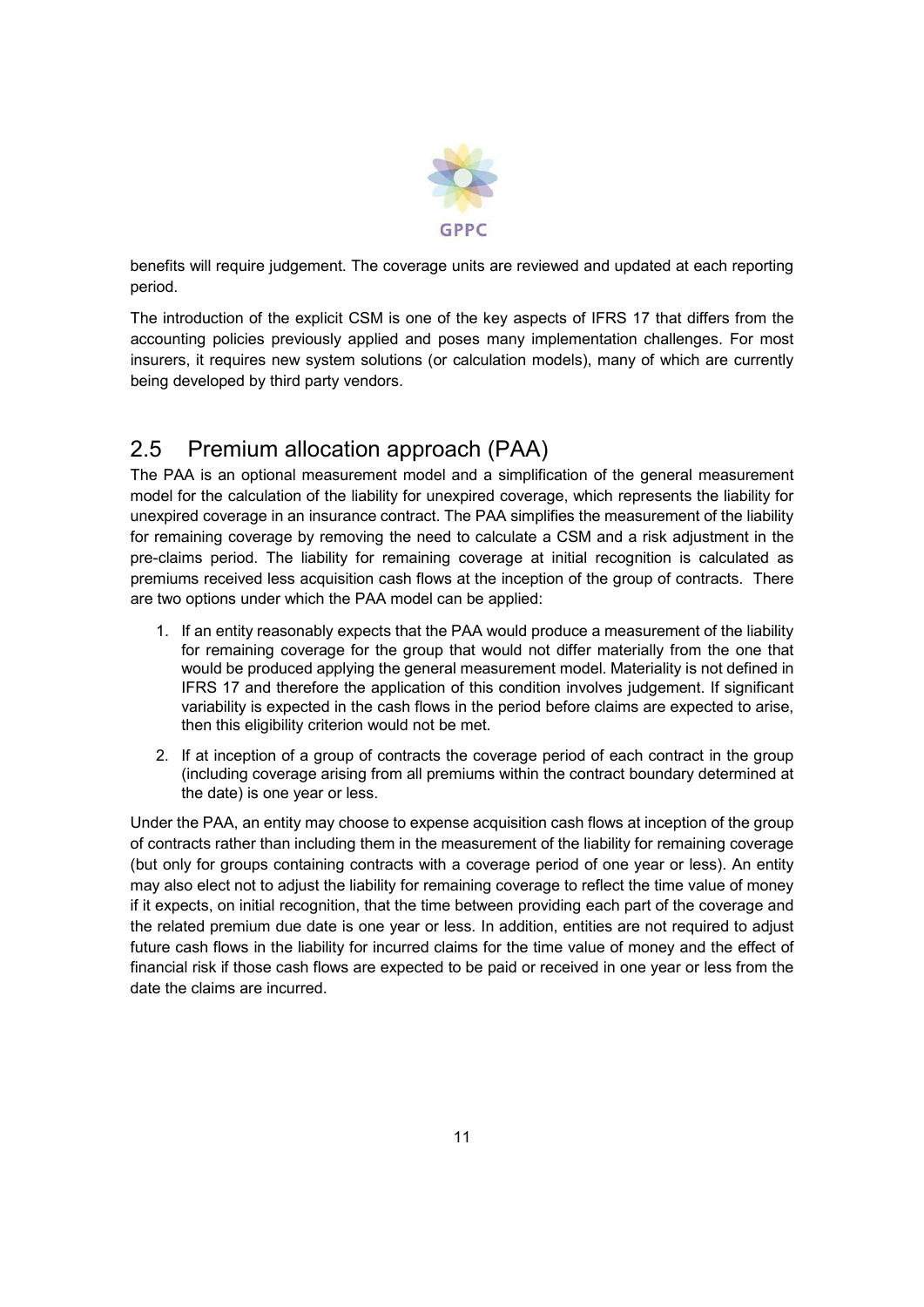

# 2.6 Variable fee approach (VFA)

This approach has been designed to account for contracts with direct participation features, i.e. contracts that are substantially investment-related service contracts under which an entity promises a return to policyholders based on underlying items. Participating contracts (where an insurer shares the performance of underlying items with policyholders) that meet all the following criteria must use the VFA for measurement:

- a) The contractual terms specify that the policyholder participates in the share of a clearly identified pool of underlying items;
- b) The entity expects to pay the policyholder a substantial share of the fair value returns on the underlying items; and
- c) The entity expects a substantial portion of any change in the amounts to be paid to the policyholder to vary with the change in fair value of the underlying items.

The interpretation of "substantial" in criteria b) and c) above involves significant judgement. This could lead to diversity in the classification of participating contracts b entities and across jurisdictions.

When applying the VFA, the CSM is adjusted for changes in the entity's share of the fair value of underlying items and for the effects on fulfilment cash flows of changes in financial risks not arising from the underlying items (such as minimum guarantees). The CSM is adjusted using the current discount rate rather than the locked-in discount rate required by the general model.

The CSM is released to insurance revenue based on the concept of coverage units (consistent with the general model) over the expected coverage period.<sup>7</sup>

For contracts that offer guarantees, the amount payable to policyholders includes financial risks for an entity. An entity may use derivatives to mitigate such risks. While the derivatives are measured at fair value through profit or loss, the fair value changes in the guarantees are recognised in the CSM under the VFA. IFRS 17 therefore permits an entity to reflect these changes in profit or loss to offset the impact of the derivatives, rather than adjust the CSM, if the risk mitigation criteria are met $8$ .

 $7$  The Exposure Draft proposes to amend the concept of coverage units and to make it clear that it should include, in addition to insurance services, the benefits from investment services from contracts measured under the VFA and from contracts measured under the general measurement model when they offer an investment-return service

<sup>&</sup>lt;sup>8</sup> The Exposure Draft proposes expanding the scope of the risk mitigation option to include risk mitigation through reinsurance, and to extend the period to which the option can be applied.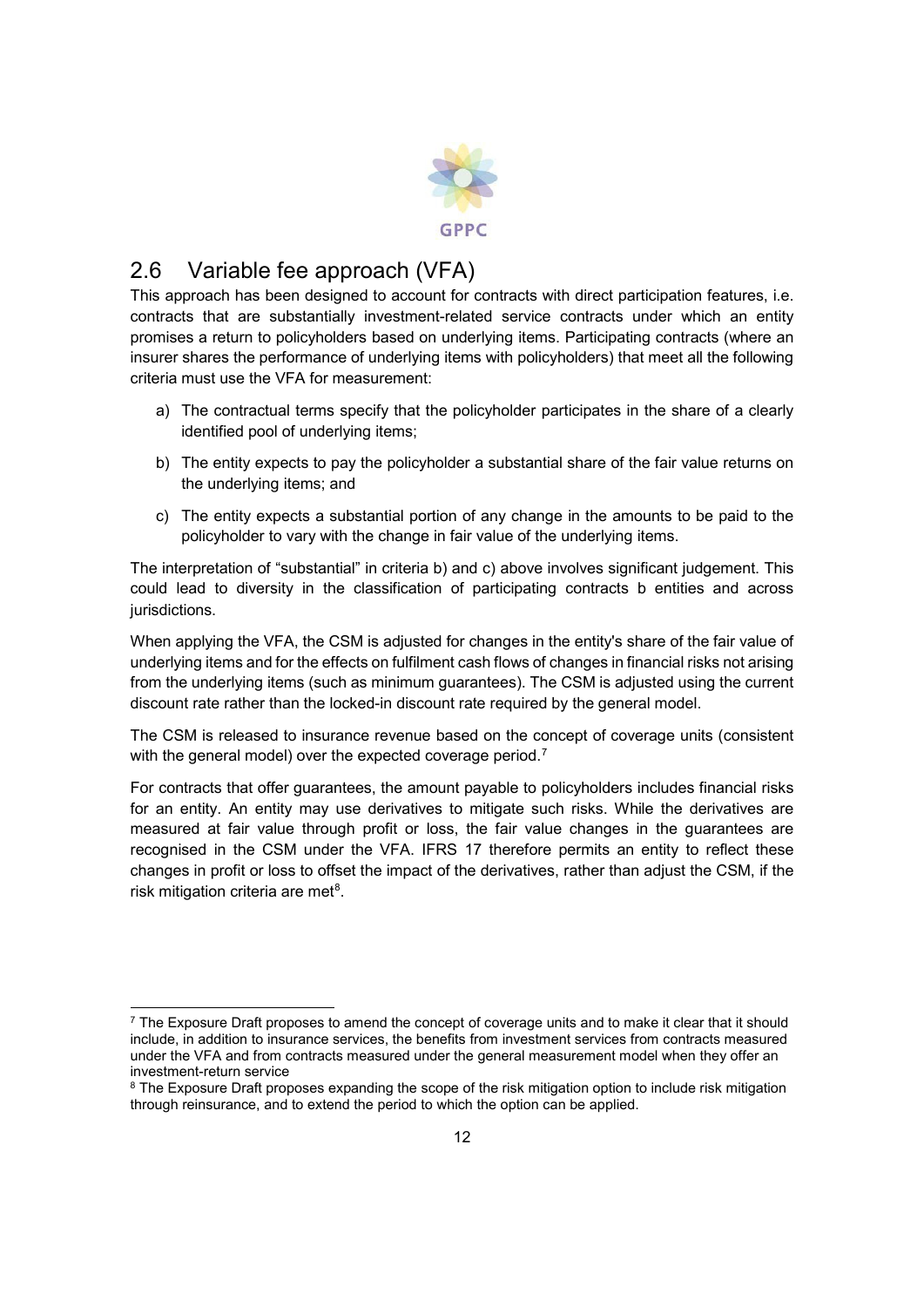

### 2.7 Reinsurance

There are no separate requirements in IFRS 17 to account for reinsurance contracts issued. As such, insurers follow the general requirements of IFRS 17 to account for these. However, IFRS 17 explicitly states that the VFA model cannot be applied to reinsurance contracts issued or held. As a result, only the general measurement model or PAA are applicable. This could result in complex accounting where an entity obtains reinsurance on underlying issued insurance contracts accounted using the VFA model.

For reinsurance contracts held, IFRS 17 introduces new measurement and presentation requirements. In addition to these, the key areas of judgement highlighted for insurance contracts throughout this paper also apply to reinsurance contracts issued.

Under IFRS 17, reinsurance contracts held are measured and reported separately from the underlying contracts that have been written by the entity. Nearly all aspects of accounting for reinsurance contracts held will involve significant judgement: level of aggregation, combination and separation, contract boundary and coverage units, measurement and presentation, and disclosure. These items are discussed further below. Some of these items may trigger measurement differences between the accounting applied to the underlying reinsured contracts and that of the reinsurance held.

#### *Measurement differences*

The CSM is the net cost of, or gain made from, the reinsurance held. The CSM on reinsurance held can be either positive or negative. However, onerous underlying reinsured contracts trigger recognition of an immediate loss<sup>9</sup>.

Non-performance risk of the reinsurer needs to be included in the measurement of fulfilment cash flows on a probability weighted expected basis for reinsurance held, and changes in the nonperformance risk should be immediately recognised in profit or loss.

The discount rate applied to cash flows from reinsurance contracts held could differ from the discount rate used for underlying direct contracts due to potential differences in liquidity characteristics between the underlying reinsured contracts and the reinsurance contracts held.

The risk adjustment for non-financial risk on reinsurance held is measured as the amount of risk that is being transferred from the insurer to the reinsurer.

<sup>&</sup>lt;sup>9</sup> The Exposure Draft proposes that an entity that recognises losses on onerous insurance contracts at initial recognition also recognises a gain on reinsurance contracts held that: a) were entered into before or at the same time that the onerous underlying contracts are issued and b) provide proportionate coverage. In December 2019 the IASB tentatively decided to remove condition (b).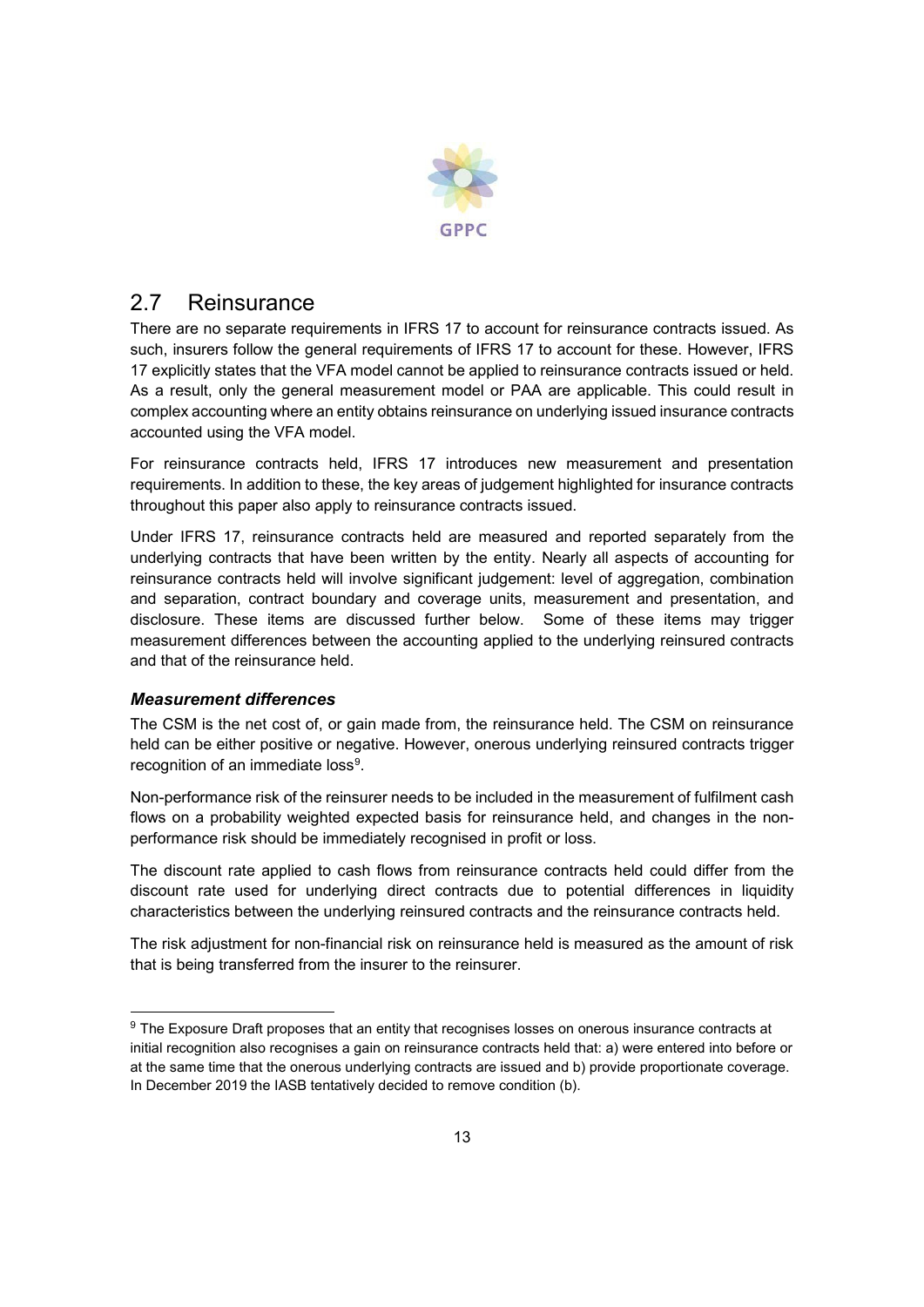

#### *Contract boundary and coverage periods*

The contract boundary and/or coverage period for reinsurance contracts held could differ from the contract boundary and/or coverage period of the underlying reinsured contracts. For example, certain reinsurance contracts are "risk attaching", which means the coverage period of the reinsurance contract is not the same fixed duration as defined in the underlying contract. Instead, it provides coverage for the full duration of the coverage period of the underlying reinsured contracts attaching to the reinsurance contract.

For multi-year proportional reinsurance contracts held measured under the general measurement model and open to new business at fixed terms, expected future new underlying direct business not yet written is reflected in the reinsurance contract asset held, whereas it will not be included in the underlying direct insurance contract liability.

#### *Presentation*

An insurer has an accounting policy choice to present reinsurance income and expense separately or combined in one-line item in the income statement. Where a separate presentation is selected, a sub-total equal to the single amount should be provided.

### 2.8 Transition

Transition should be a priority focus area for those charged with governance given the significant level of judgement involved in determining the approach to use on transition, and the fact that transition choices may have a large impact on equity and reported profits for many years after the date of initial application

On transition, an entity should apply IFRS 17 retrospectively unless it is impracticable to do so. An entity has a choice to apply a modified retrospective approach or fair value approach if it is impracticable to apply IFRS 17 retrospectively for a group of insurance contracts. When both approaches are available to restate prior periods for which the full restatement is impracticable, IFRS 17 allows the entity to choose the restatement approach without constraint. However, an entity should use the fair value approach if it does not have reasonable and supportable information to apply the modified retrospective approach.

IFRS 17 does not define "impracticable", although the term is used in IAS 8: *Accounting Policies, Changes in* Accounting *Estimates and Errors* which defines 'impracticable' in part as when the entity cannot apply the specific requirements of the standard after making every reasonable effort to do so. Insurers might consider it impracticable to apply the full retrospective approach where:

- a) the effects of the retrospective application are not determinable;
- b) the retrospective application is not possible without the use of hindsight; or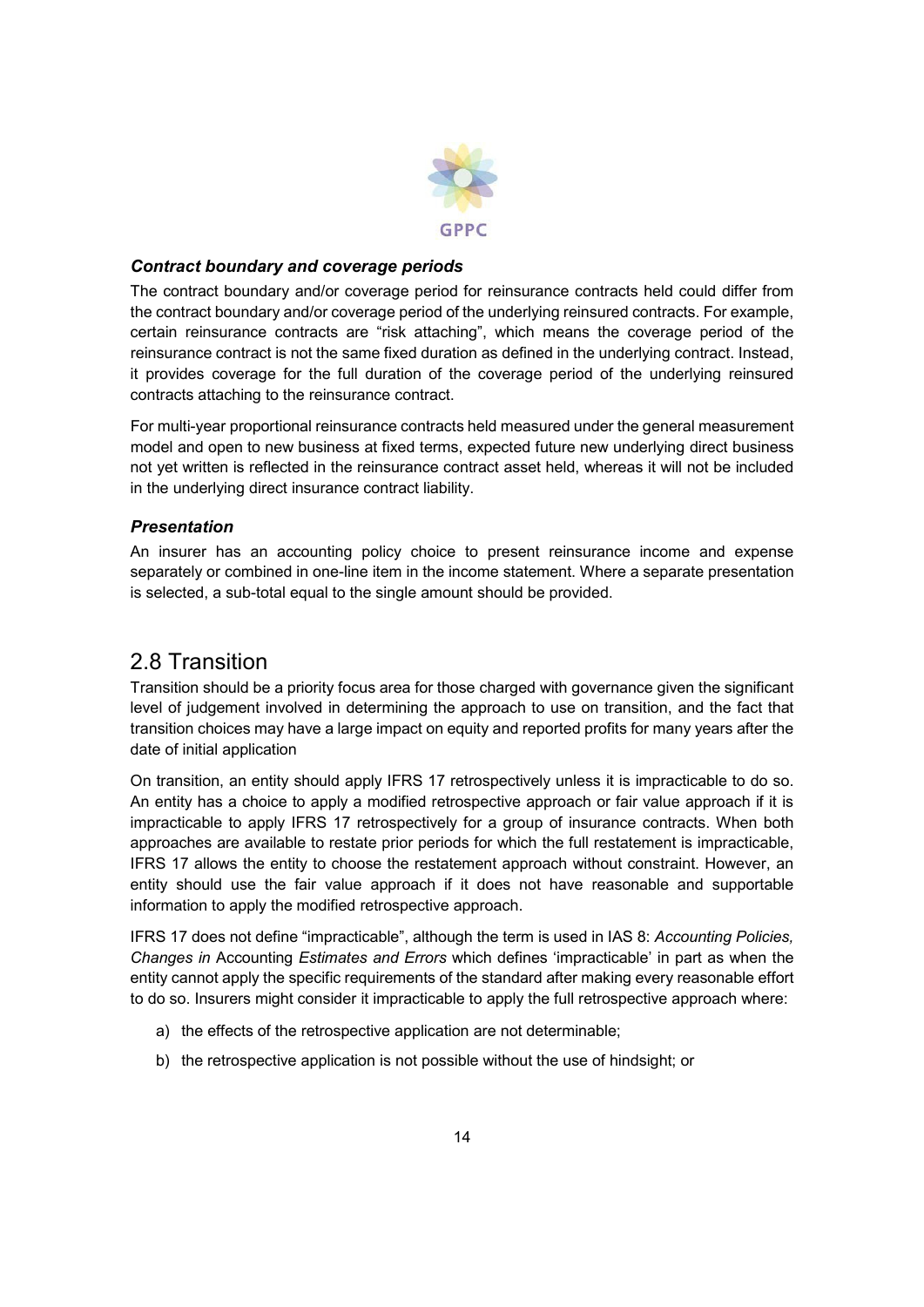

c) the retrospective application requires significant estimates of amounts, and it is impossible to distinguish information about those estimates that would have been available on the historic recognition, measurement and disclosure dates.

#### *Full retrospective approach*

The full retrospective approach requires entities to recognise and measure each group of insurance contracts that are in force at the transition date<sup>10</sup> as if IFRS 17 had always applied. For insurance products with long coverage periods, this requires a significant amount of data, estimation and calculations.

#### *Modified retrospective approach*

Applying the modified retrospective approach, entities should achieve the closest possible outcome to the full retrospective approach using reasonable and supportable information. Entities should maximise the use of information required for full retrospective application and are permitted to use modifications only if there is no reasonable and supportable information available, without undue cost or effort, to apply the full retrospective approach. There are simplifications available for the CSM for insurance contracts (including simplifications for future cash flows, discount rates and risk adjustment), and for the determination of insurance finance income or expenses. Most of these simplifications allow entities to approximate historic amounts by using current estimates and actual historical data, such as actual cash flows.

To the extent that an entity does not have reasonable and supportable information available to divide groups of contracts, they may include contracts issued more than one year apart in a single group when applying the modified retrospective approach.

#### *Fair value approach*

An entity can elect to use the fair value approach if the full retrospective approach is impracticable, and it must use the fair value approach if it does not have reasonable and supportable information to apply the modified retrospective approach.

Using the fair value approach, the CSM is determined as the difference between the fair value of a group of insurance contracts and its fulfilment cash flows at the transition date. The fair value of insurance contracts should be measured applying IFRS 13, *Fair Value Measurement*. The valuation of insurance contract liabilities at transition using the requirements of IFRS 13 will involve significant judgement, especially where there is a lack of market observable transactions for similar contracts for an insurer to use to estimate the fair value for its in-force business

Entities can identify groups of contracts using information at the transition date rather than the inception date, and they could include contracts issued more than one year apart in a single group

 $10$  The transition date for a December 31 year-end would currently be 1 January 2020 given the effective date of IFRS 17 is currently 1 January 2021. The Exposure Draft proposes an effective date of 1 January 2022, thus these dates would be postponed by one year.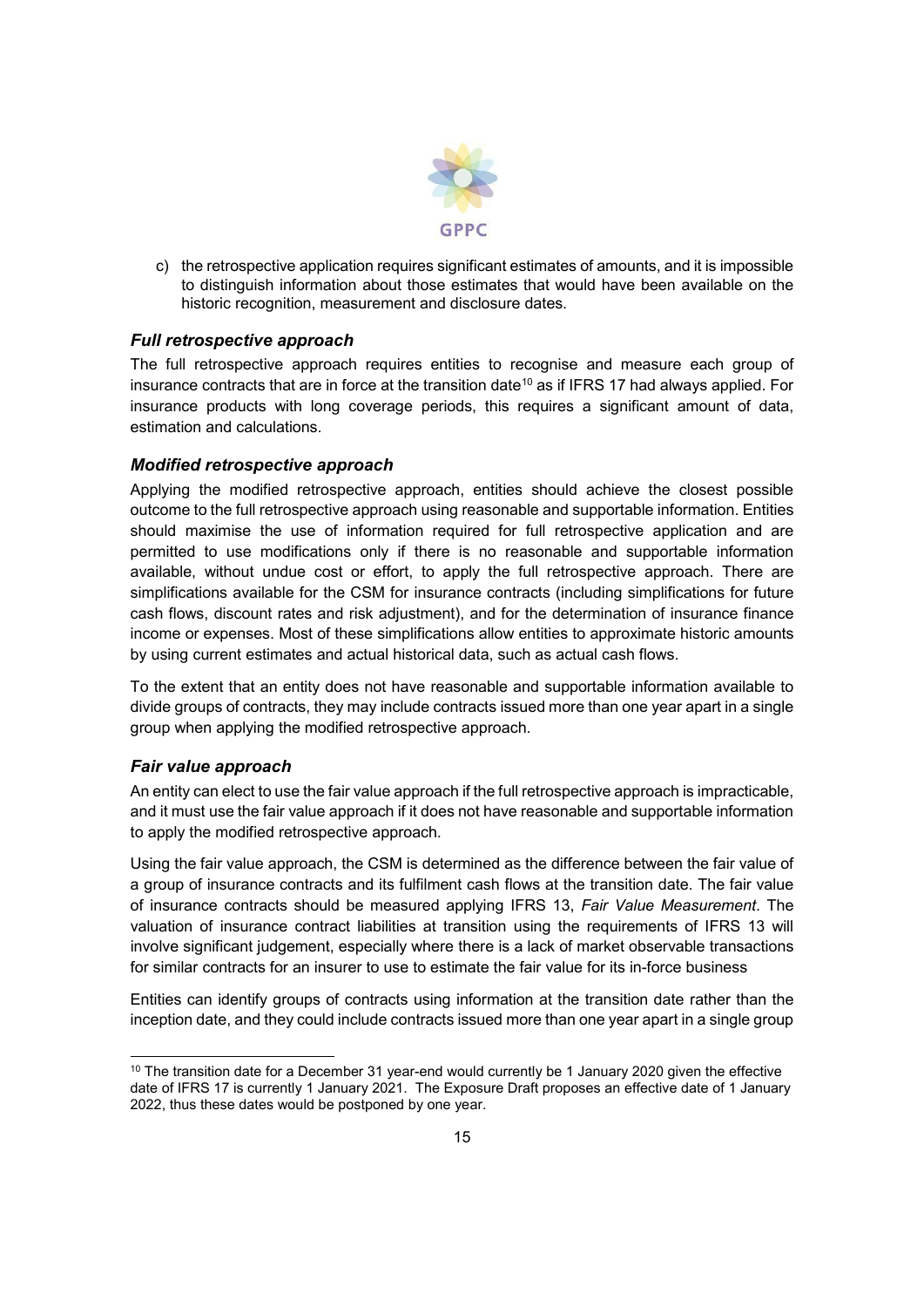

when applying the fair value approach. When using the fair value approach, IFRS 17 requires the recognition of CSM in future insurance revenue from the restated contracts to be from a single unit of account. The subdivision of the CSM into individual groups of contracts issued no more than one year apart is only possible if an entity has reasonable and supportable information to do this.

## 2.9 Presentation

Entities have an accounting policy choice on a portfolio basis to present all insurance finance income or expense in profit or loss, or to include insurance finance income in profit or loss using locked-in discount rates and present the effect of changes in discount rates separately in other comprehensive income (OCI). For contracts under the VFA, entities are allowed to disaggregate insurance finance income or expenses for the period to include in profit or loss an amount that eliminates accounting mismatches with income or expenses included in profit or loss from the underlying items held.

## 2.10 Disclosure

Disclosures prepared in accordance with IFRS 17 are expected to provide more transparency about insurers' financial results and provide more granular information to the users of financial statements than under existing practice. In particular, the reconciliations of the movements in the components of insurance contract assets and liabilities during the reporting period will provide additional information to users on the key drivers of profit.

Disclosures should be provided separately for insurance contracts issued and reinsurance contracts held. Financial statement disclosures will need to be disaggregated to provide users with an appropriate level of detail. Entities may determine an appropriate basis of aggregation for disclosure purposes by product line, geographic area, operating segment or some other basis.

The entity needs to explain when it expects to recognise in profit and loss the CSM remaining at the end of the reporting period. This information can be provided either quantitatively or qualitatively<sup>11</sup>. If the PAA is used, insurers will disclose which eligibility criteria the group met and other options elected under the PAA. Other accounting policy choices that have been availed of will need explaining as well.

In addition to the above, significant judgements, sensitivity analysis, accounting policy choices, and risk exposures will have to be disclosed in the financial statement notes. Several disclosures (e.g. those relating to risk) are expected to be broadly similar to today's disclosures.

<sup>&</sup>lt;sup>11</sup> The Exposure Draft proposes requiring quantitative disclosures.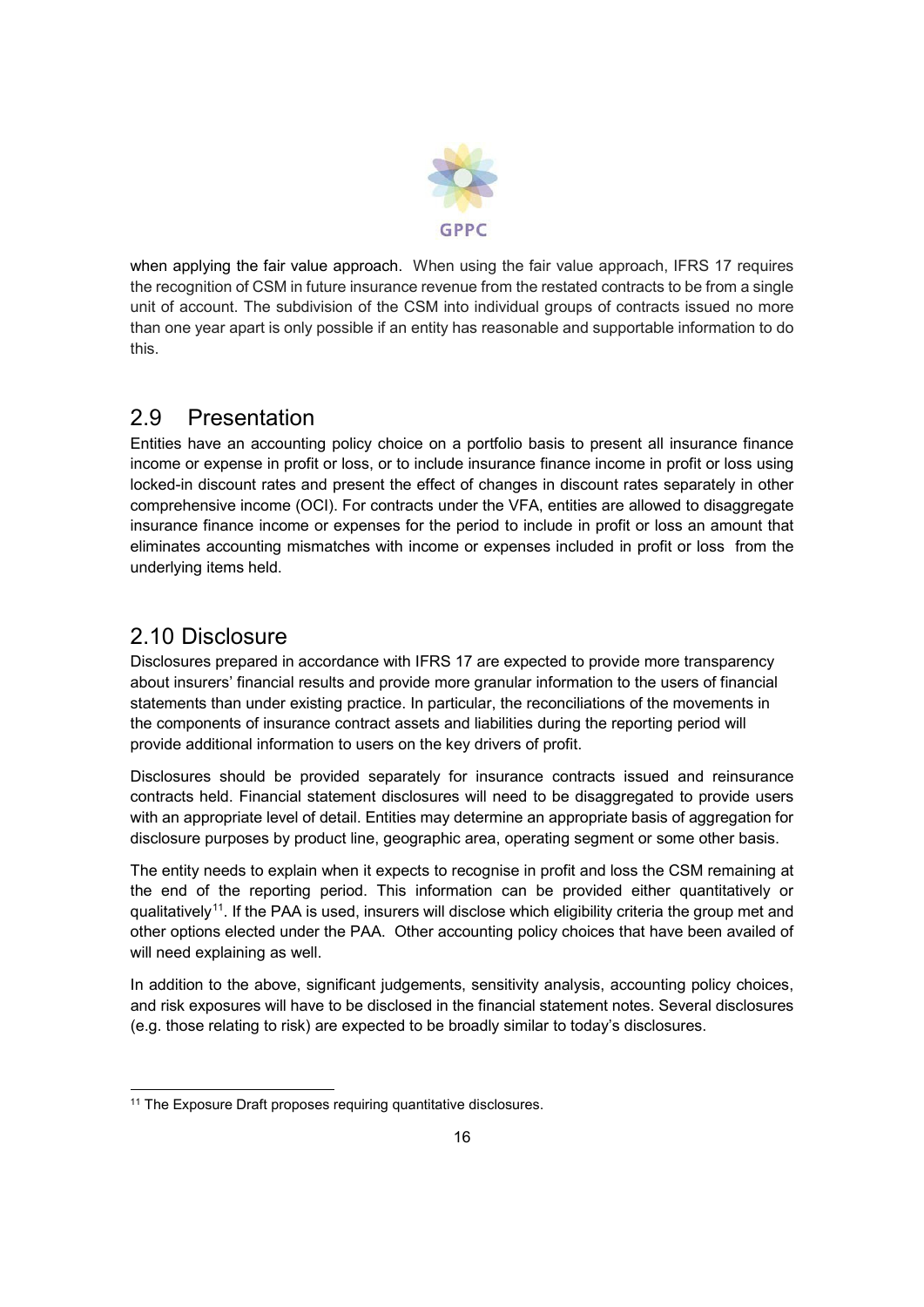

# 3. Major changes to presentation and disclosure requirements

IFRS 17 requires all rights and obligations from a group of insurance contracts to be presented as a single asset or liability in one line in the statement of financial position, unless distinct components of the insurance contract (that is, embedded derivatives and distinct investment and service components) are separated. Under IFRS 4, various rights and obligations from insurance contracts are presented separately in the financial statements, such as insurance liabilities, policyholder loans, insurance premiums receivable, reinsurance funds withheld, deferred acquisition costs and insurance intangible assets. For many insurers, this is a significant change.

On the statement of financial position, insurers need to separately present the carrying amount of:

- a) groups of insurance contracts issued that are assets;
- b) groups of insurance contracts issued that are liabilities;
- c) groups of reinsurance contracts held that are assets; and
- d) groups of reinsurance contracts held that are liabilities.<sup>12</sup>

Acquisition cash flows relating to recognised insurance contracts are not presented separately as assets or liabilities, but they are included in the carrying amount of the related insurance contracts.

In the statement of financial performance, an insurer will separately present:

- a) insurance service result, containing insurance revenue and insurance service expenses; and
- b) insurance finance income or expenses.

Insurance revenue will reflect the consideration an insurer expects to be entitled to in exchange for providing insurance coverage and other services.

Insurance service expenses include incurred claims, other incurred insurance service expenses, amortisation of insurance acquisition cash flows, changes relating to past services and changes relating to future services (if not adjusted in the CSM). Insurance finance income or expenses reflect changes in the carrying amount of a group of insurance contracts for the effect of the time value of money, as well as the effect of financial risk and changes in financial risks.

<sup>&</sup>lt;sup>12</sup> The Exposure Draft proposes that an entity present insurance contract assets and liabilities in the statement of financial position determined using *portfolios* of insurance contracts rather than *groups* of insurance contracts.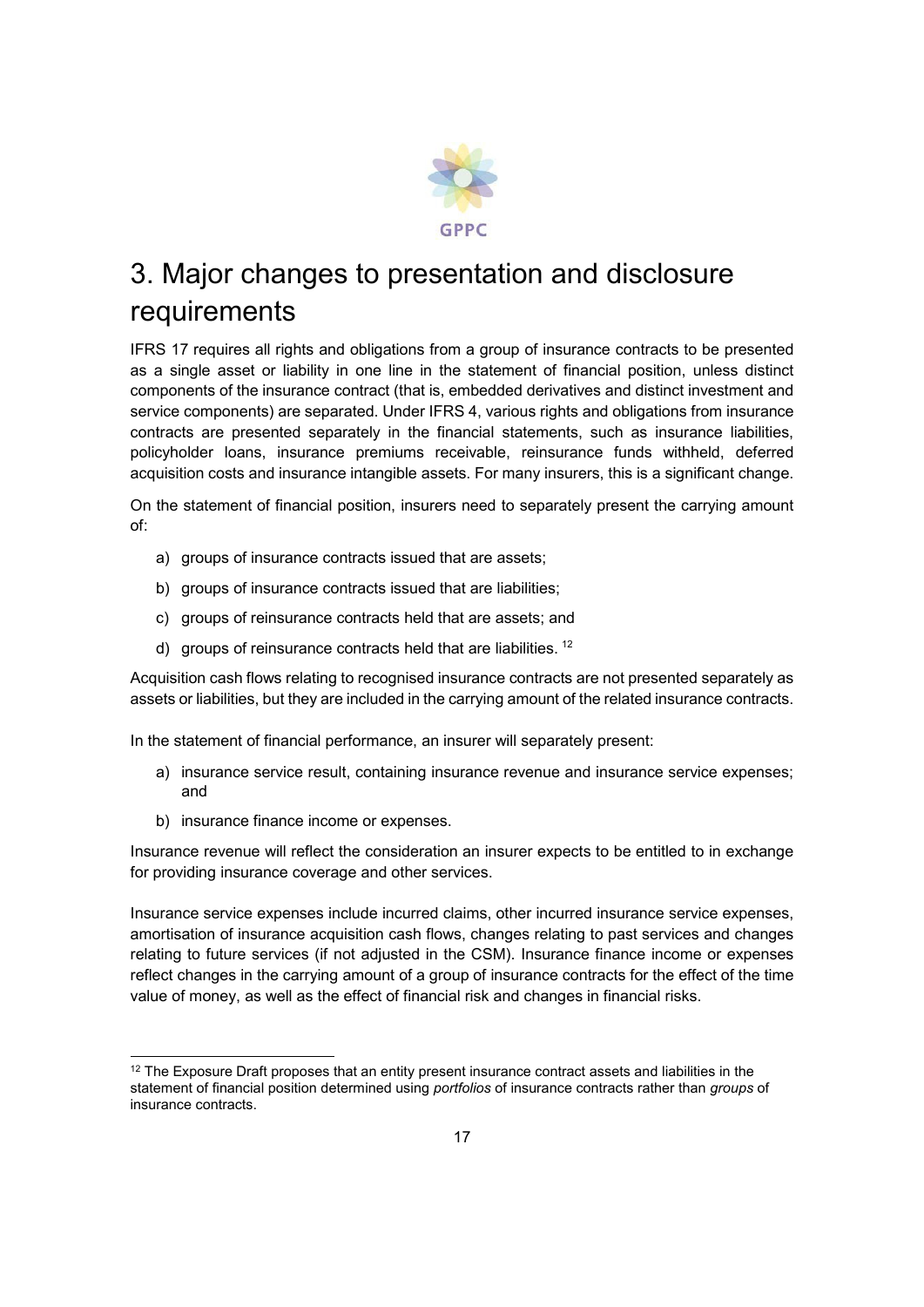

Some of the additional quantitative disclosures required by IFRS 17 were not required under IFRS 4. In practice, providing these numbers and collecting all the necessary information is likely to present operational challenges and should be considered when designing the system architecture. This will especially be the case, for example, for the requirement to provide detailed reconciliations of the opening and closing balances of net insurance and reinsurance assets or liabilities; to present the equivalent confidence level that the risk adjustment for non-financial risks represents; and the requirement to disclose the yield curve (or range of yield curves) used to discount cash flows.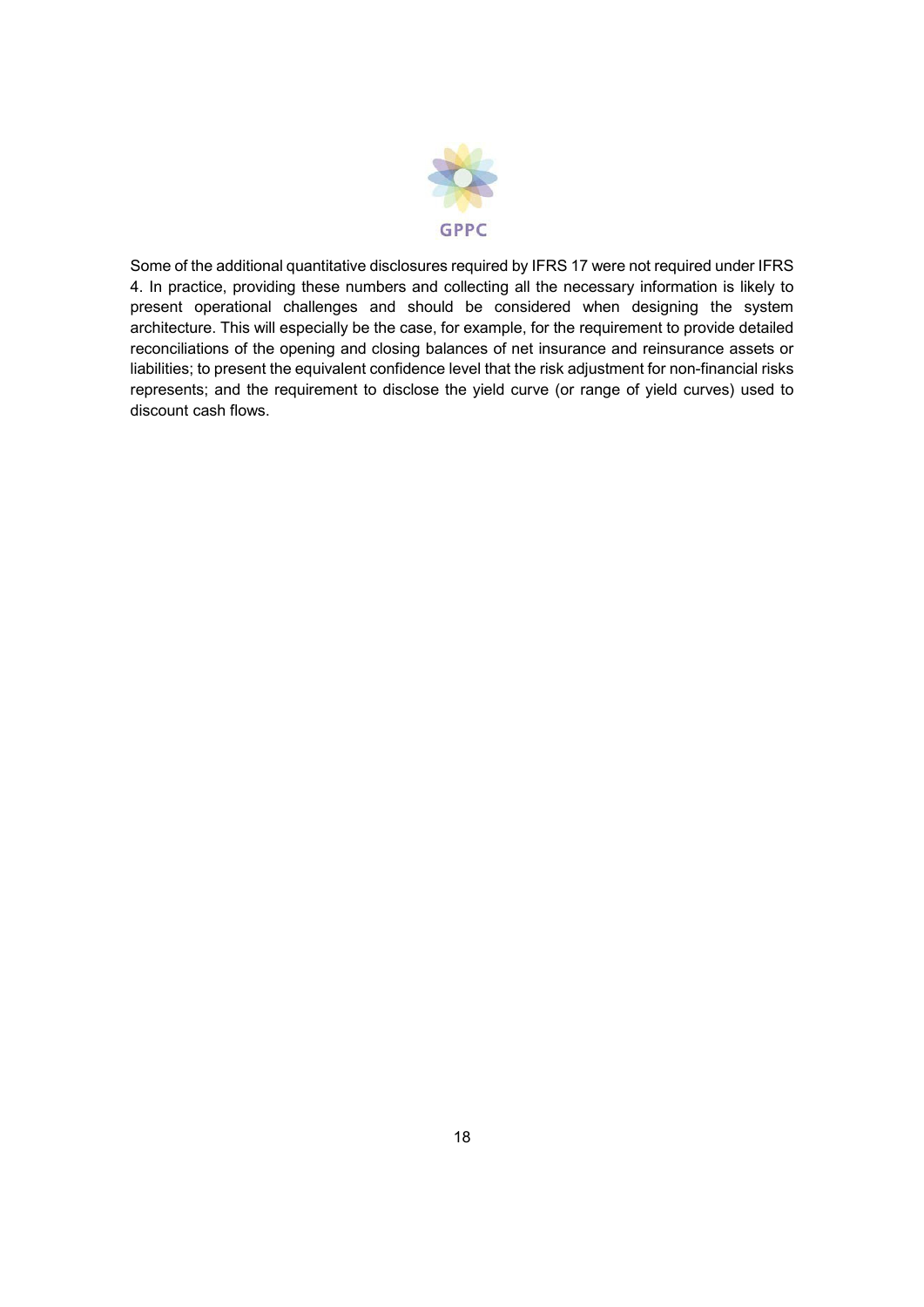

# 4.Questions for management related to key judgements and accounting policy choices during implementation of IFRS 17

| <b>Technical area</b>         | <b>Suggested questions</b>                                                                                                                                                                                     |  |
|-------------------------------|----------------------------------------------------------------------------------------------------------------------------------------------------------------------------------------------------------------|--|
| Level of aggregation          | 1. How has management established the portfolios and groups? Has<br>internal reporting been taken into consideration?                                                                                          |  |
|                               | 2. Are portfolios of contracts consistent with current business practice and<br>management/underwriting/pricing of the contracts?                                                                              |  |
|                               | 3. Is the grouping of contracts reflective of their expected profitability?                                                                                                                                    |  |
|                               | 4. What is the estimated impact that the level of aggregation will have on<br>results, e.g. will there be onerous contracts that will have to be<br>recognised immediately and explicitly disclosed?           |  |
|                               | 5. Have groups of contracts been identified as onerous at initial<br>recognition without using hindsight?                                                                                                      |  |
|                               | 6. What impact does the level of aggregation have on the ability to extract<br>appropriate information from IT systems?                                                                                        |  |
|                               | 7. For multi-national companies, has management identified differences<br>between the group policies and the local entity's policies for level of<br>aggregation (for statutory reporting purposes)?           |  |
| Separation and<br>combination | 1. Has management assessed the guidance for combination and are there<br>any sets or series of contracts that will have to be combined?                                                                        |  |
|                               | 2. Has management evaluated whether separation of components of<br>insurance contracts is a significant issue for the entity?                                                                                  |  |
|                               | 3. What is management's process to identify and separate the distinct<br>investment components?                                                                                                                |  |
|                               | 4. Has management considered the impacts of separating insurance<br>coverages from contracts / combining contracts on systems?                                                                                 |  |
| Contract boundary             | 1. Has management identified products where the contract boundary will<br>require judgement (such as whether the insurer has the right to<br>reassess the risk only at the level of a portfolio of contracts)? |  |
|                               | 2. How has management assessed whether options and riders impact the<br>initial contract boundary?                                                                                                             |  |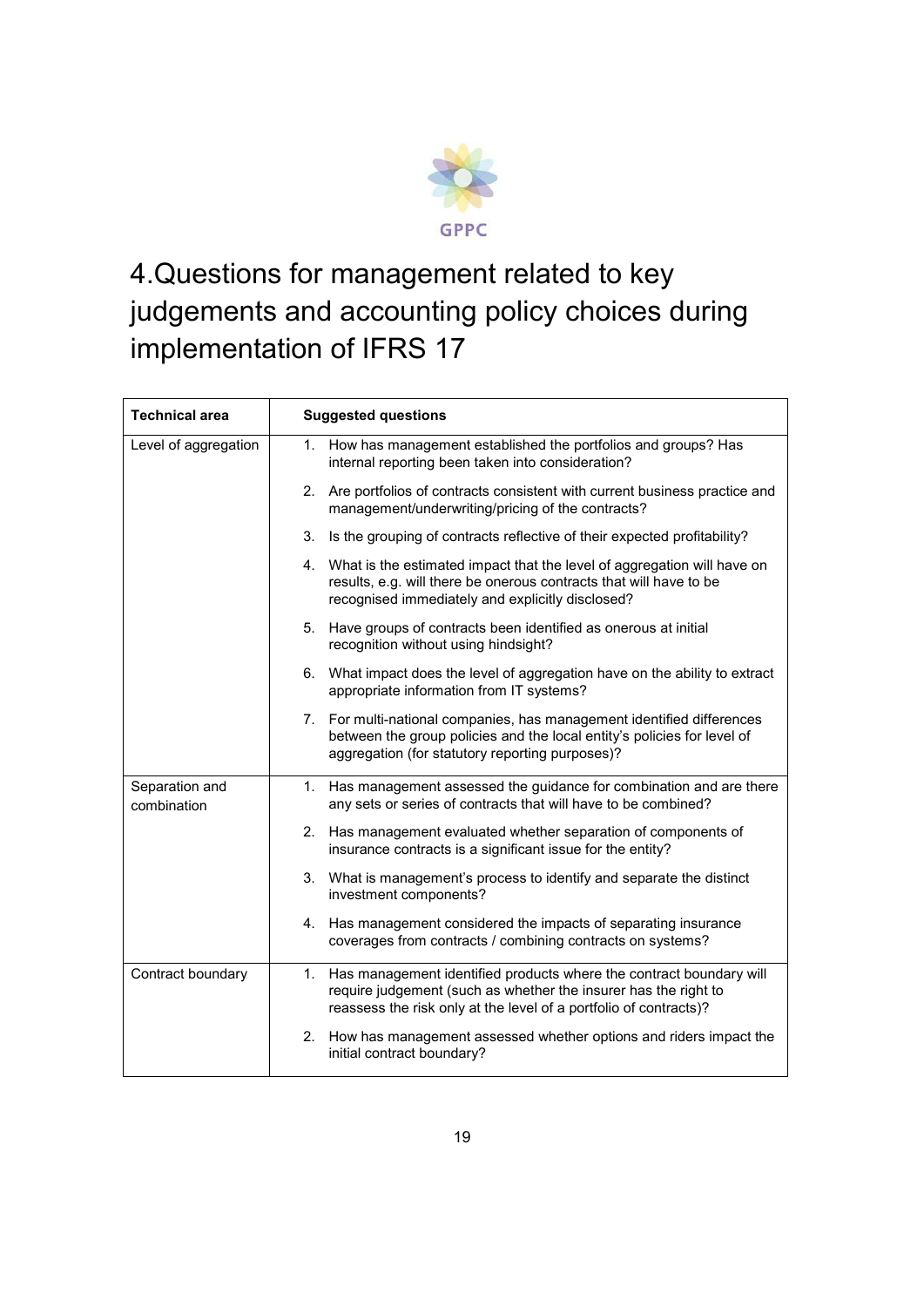

| <b>Technical area</b>                                                                                          | <b>Suggested questions</b>                                                                                                                                                                                                                                                        |
|----------------------------------------------------------------------------------------------------------------|-----------------------------------------------------------------------------------------------------------------------------------------------------------------------------------------------------------------------------------------------------------------------------------|
| General<br>measurement model<br>- Estimates of future<br>cash flows and<br>contractual service<br>margin (CSM) | Will there be a significant change from existing practice in how<br>1.<br>acquisition cash flows are defined and allocated <sup>13</sup> ?                                                                                                                                        |
|                                                                                                                | 2. Does management expect significant changes in its modelling<br>approach for its products? If so, what is the impact on the processes<br>and systems, as well as on the financial results?                                                                                      |
|                                                                                                                | 3. How did management determine coverage units (expected quantity of<br>benefits and expected coverage duration) for release of CSM in<br>revenue?                                                                                                                                |
|                                                                                                                | 4. What systems have been considered for the calculation of the CSM?                                                                                                                                                                                                              |
|                                                                                                                | 5. What pattern of profit recognition does management expect and how<br>does that differ from the current pattern?                                                                                                                                                                |
|                                                                                                                | 6. How are experience adjustments assessed to determine whether they<br>relate to past or to future service?                                                                                                                                                                      |
| Discount rate                                                                                                  | 1. How has management determined the discount rates for insurance<br>contract liabilities, i.e. what method was applied?                                                                                                                                                          |
|                                                                                                                | 2. What are the main objectives that have driven the choice (e.g.<br>consistency with regulatory reporting, reduced volatility)? If a bottom-<br>up method was used, how was the illiquidity adjustment determined?<br>How frequently will the illiquidity adjustment be updated? |
|                                                                                                                | 3. If a top -down method was used, how has the reference portfolio been<br>determined? How has the credit risk from the return of this reference<br>portfolio been determined and adjusted for?                                                                                   |
|                                                                                                                | 4. What accounting policy choices has management made for the<br>presentation of the effects of discounting in profit or loss? Will the OCI<br>option be applied and what are the key drivers for management's<br>choices?                                                        |
|                                                                                                                | 5. What are the processes and systems impacts associated with the<br>application of the OCI option?                                                                                                                                                                               |
| Risk adjustment                                                                                                | 1. How has management ensured that the risk adjustment is reflective of<br>the uncertainty in the amounts and timing of future cash flows that are<br>associated with fulfilling the obligations arising from the groups of<br>contracts it has issued?                           |
|                                                                                                                | 2. Does the risk adjustment reflect the compensation that the entity<br>requires for bearing uncertainty from non-financial risk and does it differ<br>by portfolio?                                                                                                              |

<sup>————————————————————&</sup>lt;br><sup>13</sup> The Exposure Draft proposes to account for an asset for insurance acquisition cash flows if these relate to future renewals.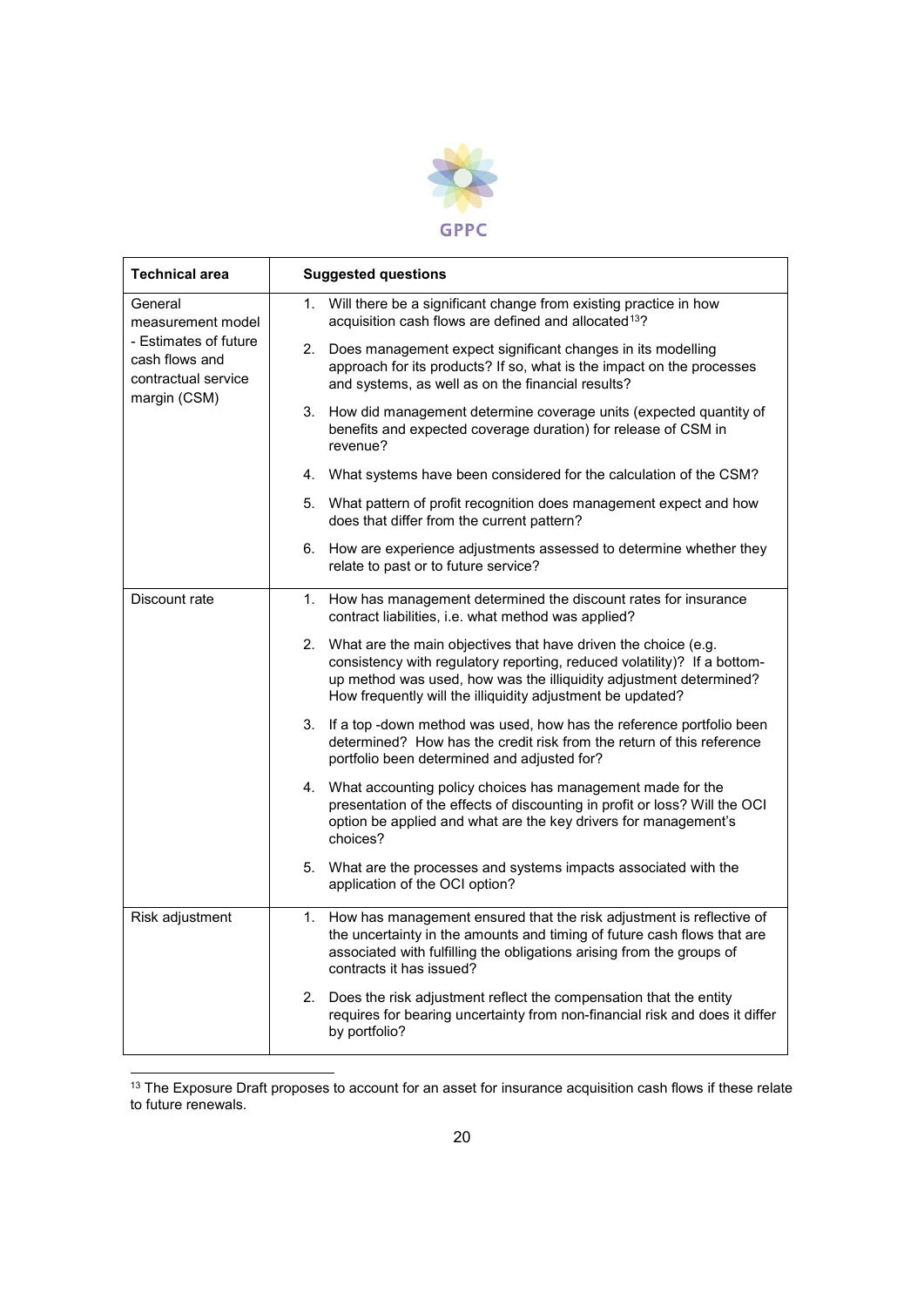

| <b>Technical area</b>                      | <b>Suggested questions</b>                                                                                                                                                                                                                                                                                    |
|--------------------------------------------|---------------------------------------------------------------------------------------------------------------------------------------------------------------------------------------------------------------------------------------------------------------------------------------------------------------|
|                                            | 3. What is the expected pattern for the release of the risk adjustment and<br>how will that impact profit recognition?                                                                                                                                                                                        |
|                                            | 4. What is the basis/justification for any differences of methodology<br>between different products/segments?                                                                                                                                                                                                 |
|                                            | 5. How does the risk adjustment for non-financial risk compare to other<br>measures of risk the company uses for other reporting? Can<br>management explain any differences?                                                                                                                                  |
|                                            | 6. What data has been used to support the computation of the disclosed<br>level of confidence? Has management made use of                                                                                                                                                                                     |
|                                            | a. estimates,<br>b. external or market data, or<br>c. extrapolations?                                                                                                                                                                                                                                         |
| Premium allocation<br>approach eligibility | 1. Has management determined that any contracts are eligible for the<br>PAA?                                                                                                                                                                                                                                  |
|                                            | 2. Is management intending to apply the PAA to contracts with a coverage<br>period of longer than 12 months? How did management determine<br>that the measurement of the liability for remaining coverage would not<br>differ materially from the one that would be determined applying the<br>general model? |
|                                            | 3. Has management elected to expense acquisition cash flows (or not) at<br>inception of any group of contracts accounted for under the PAA? What<br>is the basis for management's choice?                                                                                                                     |
| Variable fee<br>approach (VFA)             | 1. The VFA is mandatory when certain criteria are met. How was<br>judgement applied to assess whether these criteria were satisfied?<br>Notably, how has the term "substantial" in the criteria been defined?                                                                                                 |
|                                            | 2. Has management elected to use the risk mitigation option?                                                                                                                                                                                                                                                  |
|                                            | 3. What approach has been adopted to allocate the fulfilment cash flows<br>from and to groups of contracts that affect or are affected by cash flows<br>to policyholders of contracts in other groups (sometimes referred to as<br>mutualisation) <sup>14</sup>                                               |
| Reinsurance held                           | Has management identified differences in the contract boundaries<br>1.<br>between direct contracts and the related reinsurance coverage held?                                                                                                                                                                 |

 <sup>14</sup> While the term mutualisation is not referred to in IFRS 17, some of the effects associated with features of mutualisation are addressed in IFRS 17. These include estimating fulfilment cash flows at a higher level than groups of insurance contracts and factoring in cross-subsidisation across groups of insurance contracts over financial reporting periods (refer to para B67-B71 of IFRS 17)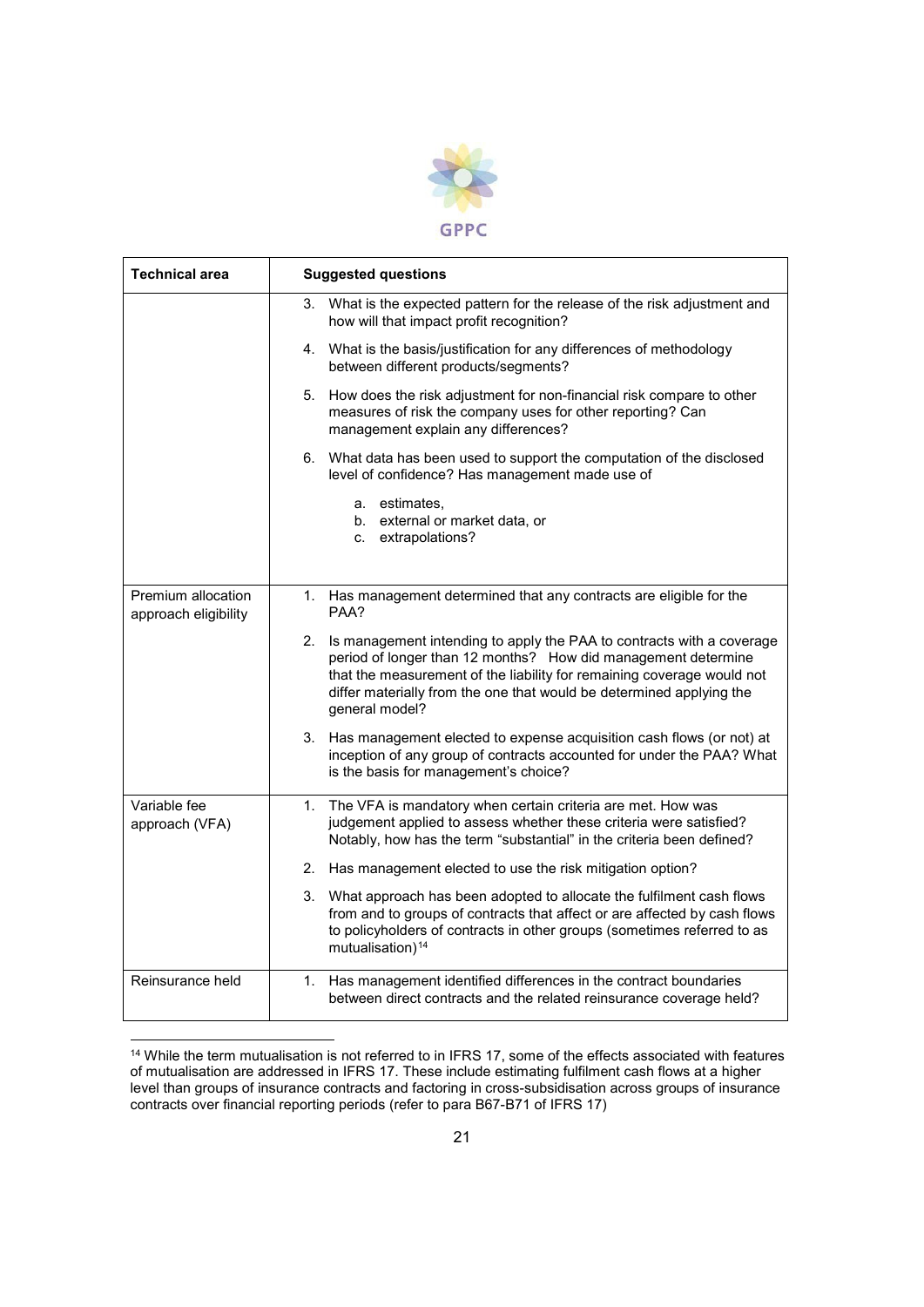

| <b>Technical area</b>                 | <b>Suggested questions</b>                                                                                                                                                                                                                                                                                                                             |
|---------------------------------------|--------------------------------------------------------------------------------------------------------------------------------------------------------------------------------------------------------------------------------------------------------------------------------------------------------------------------------------------------------|
|                                       | 2. What are the business implications of these differences (such as<br>expected contractual changes)?                                                                                                                                                                                                                                                  |
|                                       | 3. How will risk adjustment for reinsurance contracts held be calculated?                                                                                                                                                                                                                                                                              |
|                                       | 4. What processes/controls are in place to appropriately estimate the cash<br>flows associated with the underlying insurance contracts yet to be<br>issued but covered by the reinsurance contracts held?                                                                                                                                              |
| Transition                            | 1. The different transition approaches and related judgements could have<br>a major impact on the CSM at the transition date and on earnings in<br>future periods. If the modified retrospective or fair value approach is<br>selected, how did management determine that the full retrospective<br>approach is impracticable?                         |
|                                       | 2. Where the full retrospective approach is deemed impracticable, what<br>were the factors management considered when making the decision<br>whether to apply the modified retrospective or fair value approach at<br>transition?                                                                                                                      |
|                                       | 3. If the modified retrospective approach is applied, what are the main<br>judgements, challenges or difficulties encountered (e.g. in availability,<br>quality, and selections of historical data)?                                                                                                                                                   |
|                                       | 4. If the fair value approach has been chosen:                                                                                                                                                                                                                                                                                                         |
|                                       | a. what assumptions and judgements will be applied to establish the<br>fair values of groups of insurance contracts?<br>b. what are the main differences in terms of valuation (discount rate,<br>expenses, risk adjustment) compared with the other two<br>approaches?<br>c. What are the main judgements, challenges or difficulties<br>encountered? |
|                                       | 5. During the implementation process, has management uncovered any<br>errors in the application of previous accounting principles? If so, how is<br>management dealing with those issues?                                                                                                                                                              |
| Presentation and<br><b>Disclosure</b> | 1.<br>What key decisions has management made to meet the presentation<br>requirements of IFRS 17?                                                                                                                                                                                                                                                      |
|                                       | 2. What are the key judgements management has made in applying IFRS<br>17 that are required to be disclosed under IAS 1?                                                                                                                                                                                                                               |
|                                       | Has management decided not to include any required disclosures due<br>3.<br>to materiality?                                                                                                                                                                                                                                                            |
|                                       | 4. What is the expected level of disaggregation for the disclosure of<br>information about insurance contracts?                                                                                                                                                                                                                                        |